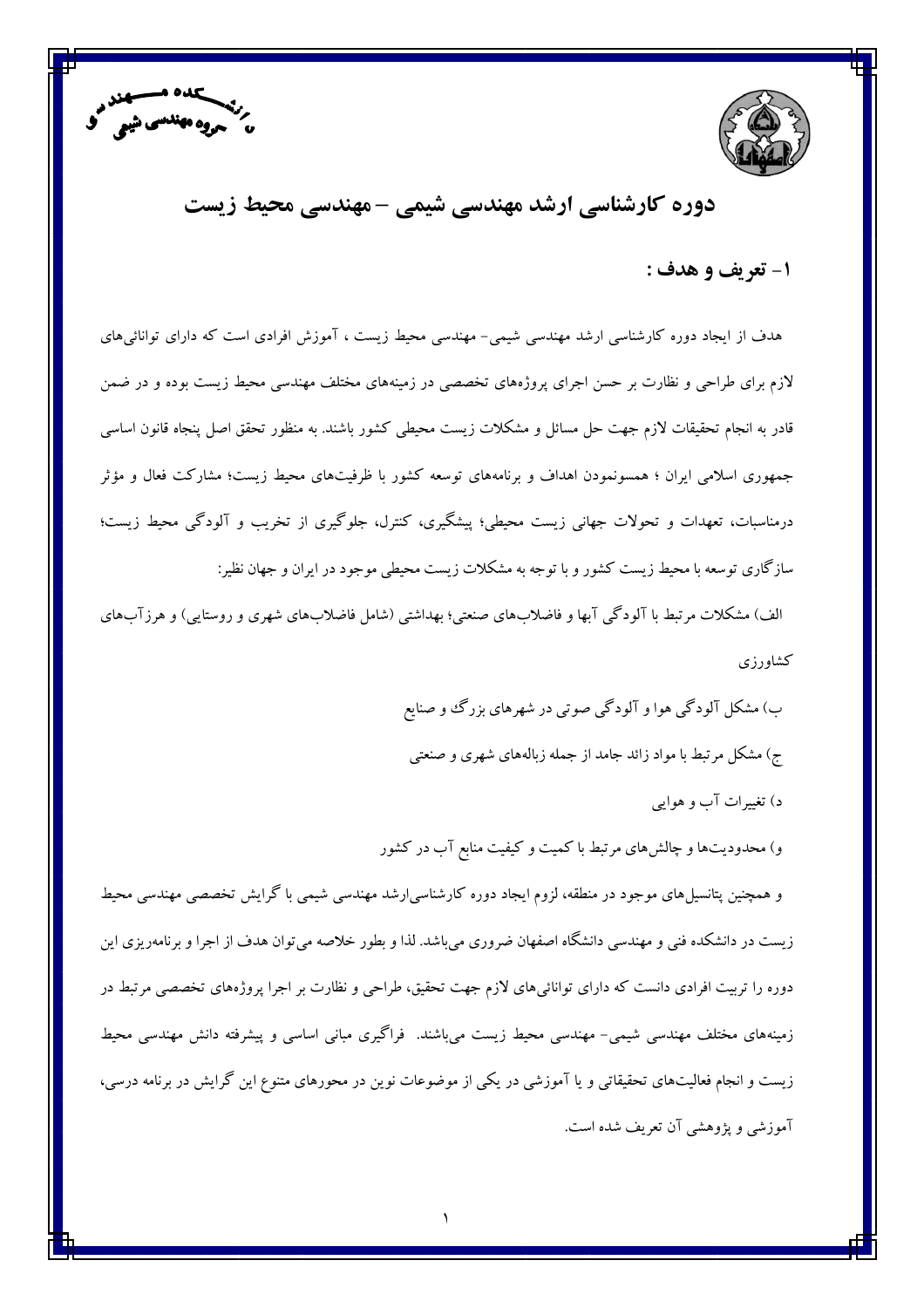



### ۲- ضرورت و اهمیت :

این یک واقعیت است که حجم فعالیتهای صنعتی و مصرف منابع خدا دادی در کشورمان بسیار بالا بوده و متناسب با این حجم مصرف تخریب محیط زیست و کاهش منابع خدادادی نیز قابل توجه است. با این وجود توسعه رشتههای دانشگاهی مرتبط با مهندسی محیط زیست در ایران متناسب با نیاز نبوده و یا بدلیل همپوشانیهای بسیار در زمینه رویکردهای آموزشی و پژوهشی تمامی نیازهای کشور را پاسخ نداده است. از سویی سابقه نگاه علمی به مسائل زیست محیطی در کشورمان بسیار اندک ببوده و بدلیل در حال توسعه بودن کشور در زمینههای صنعتی و جوامع شهری توجه چندانی به آسیبهای مترتب بر این نوع توسعهها صورت نگرفته است. لذا توسعه گرایش های مهندسی شیمی با زمینه تخصصی مهندسی محیط زیست با رویکرد تربیت متخصصان واقعی و توانمند در زمینه حل معضلات زیست محیطی کشور یک امر ضروری و حیاتی بشمار میآید.

### 3- واحدهای درسی :

تعداد واحدهای درسی دوره کارشناسی ارشد مهندسی شیمی گرایش مهندسی محیط زیست ۳۲ واحد برای سیستم آموزشی– پژوهشی شامل ۶ واحد دروس اصلی، ۱۲ واحد تخصصی، ۸ واحد اختیاری و ۶ واحد پایاننامه و برای سیستم آموزشی۹ واحد دروس اصلی، ۱۲ واحد تخصصی ، ۹ واحد اختیاری و ۲ واحد سمینار بشرح جداول زیر میباشد.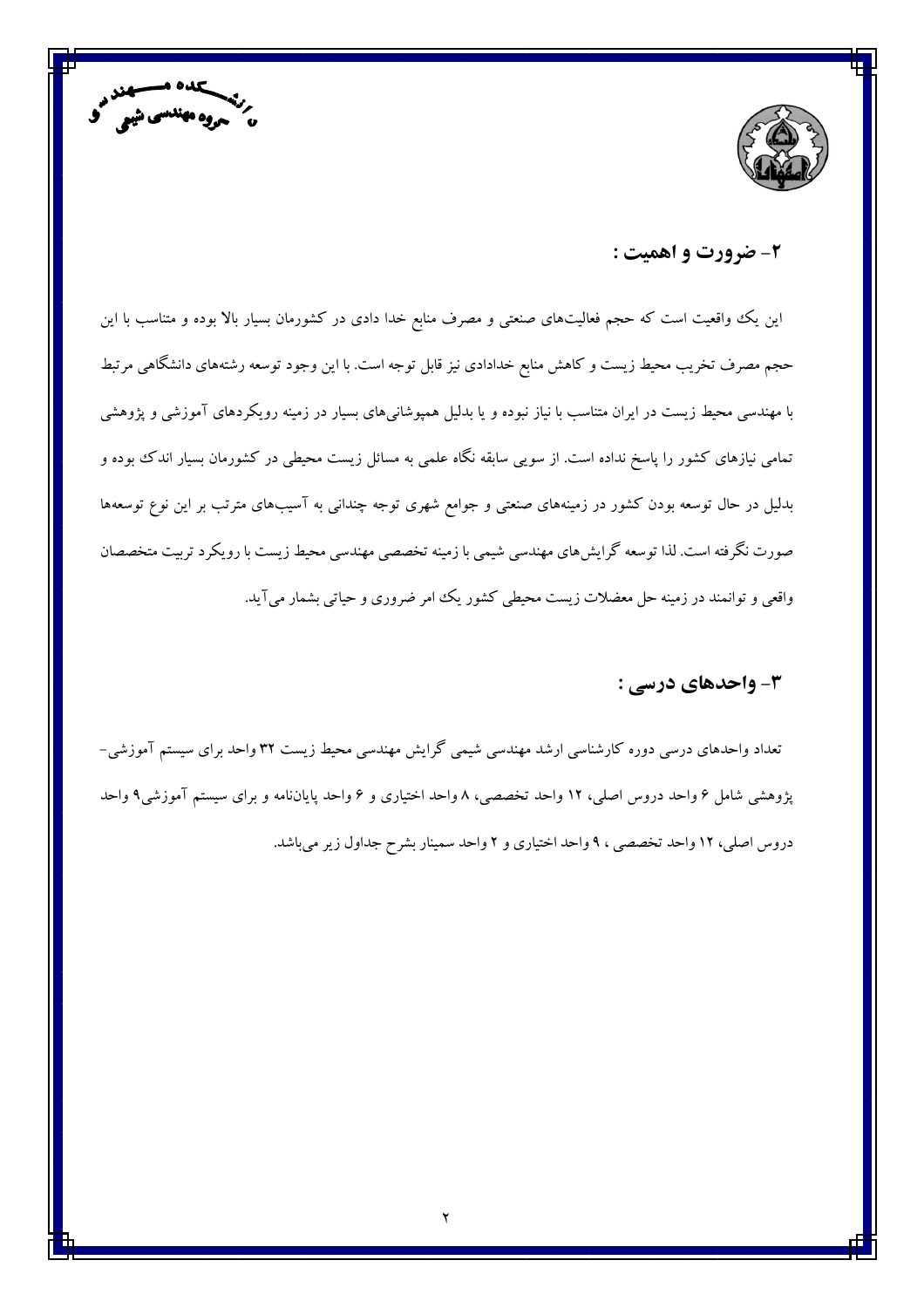



# دروس پیشنهادی رشته کارشناسی ارشد مهندسی شیمی- مهندسی محیط زیست (دوره آموزشي-پژوهشي):

جدول ۱) برنامه درسی رشته کارشناسی ارشد مهندسی شیمی - مهندسی محیط زیست

| تعداد واحد عملي | تعداد واحد نظرى | عنوان        | رديف |
|-----------------|-----------------|--------------|------|
|                 | ۶ واحد          | دروس اصلي    |      |
|                 | ۱۲ واحد         | دروس تخصصي   |      |
|                 | ۸ و احد         | دروس اختیاری |      |
|                 | ۶ واحد          | ياياننامه    |      |
|                 | ۳۲ واحد         | جمع          |      |

### جدول ۲) دروس اصلی رشته کارشناسی ارشد مهندسی شیمی- مهندسی محیط زیست

| تعداد واحد عملي | تعداد واحد نظرى | عنوان                  | ر دىف |
|-----------------|-----------------|------------------------|-------|
|                 |                 | مكانيك سيالات پيشرفته  |       |
|                 |                 | رياضيات مهندسي پيشرفته |       |

.<br>دانشجو می تواند با نظر استاد راهنما و تایید کمیته تحصیلات تکمیلی گروه از بین دروس اصلی مشترک کارشناسی ارشد مهندسی شیمی ۲ درس دیگر را اخذ نماید.

جدول ۳) دروس تخصصی رشته کارشناسی ارشد مهندسی شیمی- مهندسی محیط زیست

| تعداد واحد عملي | تعداد واحد نظرى | عنوان                    | رديف |
|-----------------|-----------------|--------------------------|------|
|                 |                 | كنترل آلودگي هوا پيشرفته |      |
|                 |                 | تصفيه آب پيشرفته         |      |
|                 |                 | تصفيه فاضلاب پيشرفته     |      |
|                 |                 | مهندسی پسماندهای جامد    |      |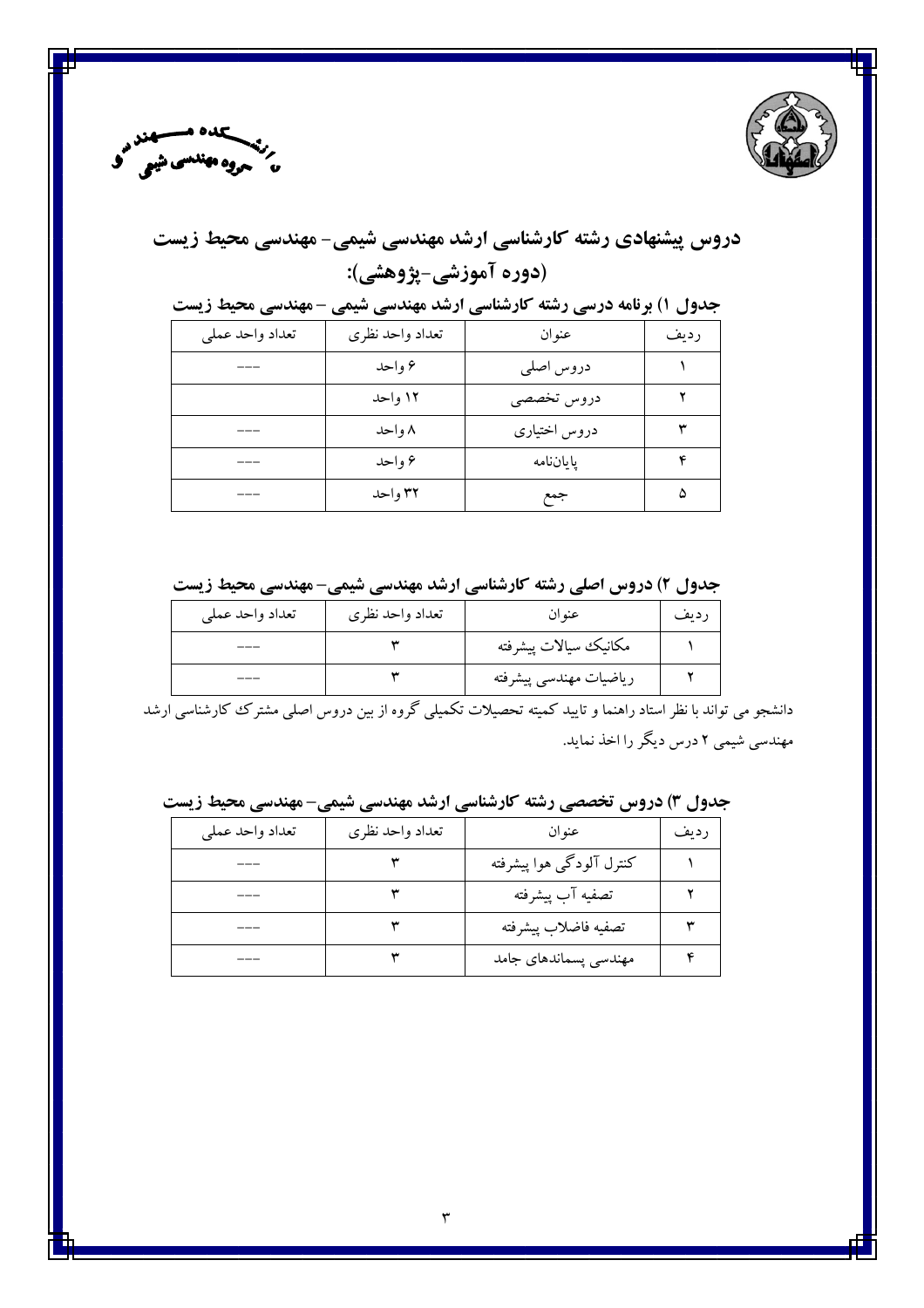



| تعداد واحد عملي | تعداد واحد نظرى | عنوان                            | رديف |
|-----------------|-----------------|----------------------------------|------|
|                 |                 | فناوريهاى تصفيه زيستى            |      |
|                 |                 | آزمایشگاه کیفیت آب و فاضلاب      |      |
|                 |                 | علوم و فناوریهای ایروسل          | ٣    |
|                 |                 | تصفيه پسابهای صنعتی              | ۴    |
|                 |                 | ایمنی ، بهداشت و محیط زیست (HSE) | ۵    |
|                 |                 | سمينار                           | ۶    |
|                 |                 | روش تحقيق                        | v    |
|                 |                 | مهندسی ارزش                      | ٨    |
|                 |                 | مهندسي محيط زيست                 |      |

# جدول ٤) دروس اختیاری رشته کارشناسی ارشد مهندسی شیمی- مهندسی محیط زیست

دانشجو می تواند با پیشنهاد استاد راهنما و تایید کمیته تحصیلات تکمیلی گروه یک یا دو درس را از سایر رشته ها و گرایش های مرتبط موجود در دانشگاه اخذ نماید.

جدول ٥) مقایسه برنامه قدیم و جدید از نظر نوع و تعداد واحدها کارشناسی ارشد مهندسی شیمی

| - مهندسی محیط زیست        |                           |              |      |
|---------------------------|---------------------------|--------------|------|
| تعداد واحد در برنامه جديد | تعداد واحد در برنامه قديم | نوع درس      | رديف |
|                           | ۱۵                        | دروس اصلى    |      |
|                           |                           | دروس تخصصي   |      |
|                           |                           | دروس اختیاری |      |
|                           |                           | ياياننامه    |      |
| ۳۲                        | ۳۶                        | جمع          |      |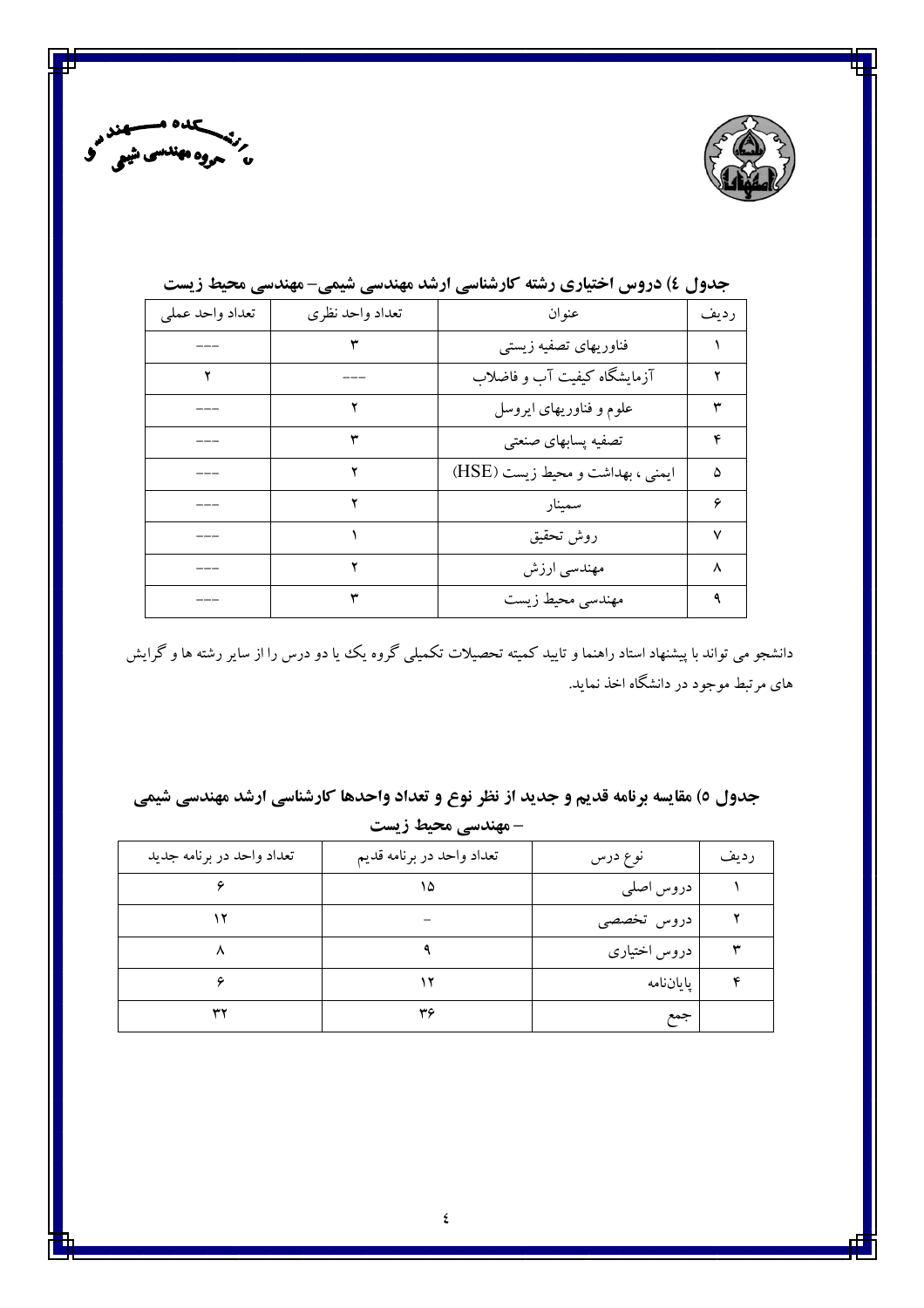



# جدول ٦) مقایسه برنامه قدیم و جدید دروس تخصصی و اختیاری کارشناسی ارشد مهندسی شیمی

|                        | برنامه جديد |       | برنامه قديم                           |       |       |                                 |             |
|------------------------|-------------|-------|---------------------------------------|-------|-------|---------------------------------|-------------|
| توضيحات                | تعداد       | تعداد | عنوان درس                             | تعداد | تعداد | عنوان درس                       | رديف        |
|                        | واحد        | واحد  |                                       | واحد  | واحد  |                                 |             |
|                        | عملى        | نظري  |                                       | عملي  | نظري  |                                 |             |
| تغییر در عنوان و سرفصل |             | ۳     | کنتـرل آلــودگي هــوا<br>ييشرفته      |       | ٣     | كنتـرل آلـودگي<br>هوا           |             |
| تغيير در عنوان و سرفصل |             | ٣     | تصفيه آب پيشرفته                      |       | ٣     | تصــــــفيه آب و<br>فاضلاب      | ۲           |
| تغییر در عنوان و سرفصل |             | ٣     | تصـــفيه فاضـــــلاب<br>پيشرفته       |       | ٣     | آلودگي و<br>خالص سازى<br>سيالات | ٣           |
| تغییر در عنوان و سرفصل |             | ٣     | مهندسی پسماند هـای<br>جامد            |       | ٣     | مديريت پسمانده<br>-های جامد     | ۴           |
| تغيير در عنوان و سرفصل |             | ٣     | فناوريهــــاى تصــــفيه<br>زيستى      |       | ٣     | آکولوژی (<br>محیط شناسی)        | ۵           |
| تدوين سرفصل جديد       | ۲           |       | آزمایشگاه کیفیت آب<br>و فاضلاب        |       |       |                                 | ۶           |
| تدوين سرفصل جديد       |             | ۲     | علـــــوم و فناوريهــــــاى<br>ايروسل |       |       |                                 | ٧           |
| تدوين سرفصل جديد       |             | ٣     | تصفيه فاضلابهاى<br>صنعتبي             |       |       |                                 | ٩           |
| تدوين سرفصل جديد       |             | ۲     | ايمنسيي ، بهداشست و<br>محيط زيست      |       |       |                                 | ١.          |
| تدوين سرفصل جديد       |             | ١     | روش تحقيق                             |       |       |                                 | $\setminus$ |

**- مهندسی محیط زیست**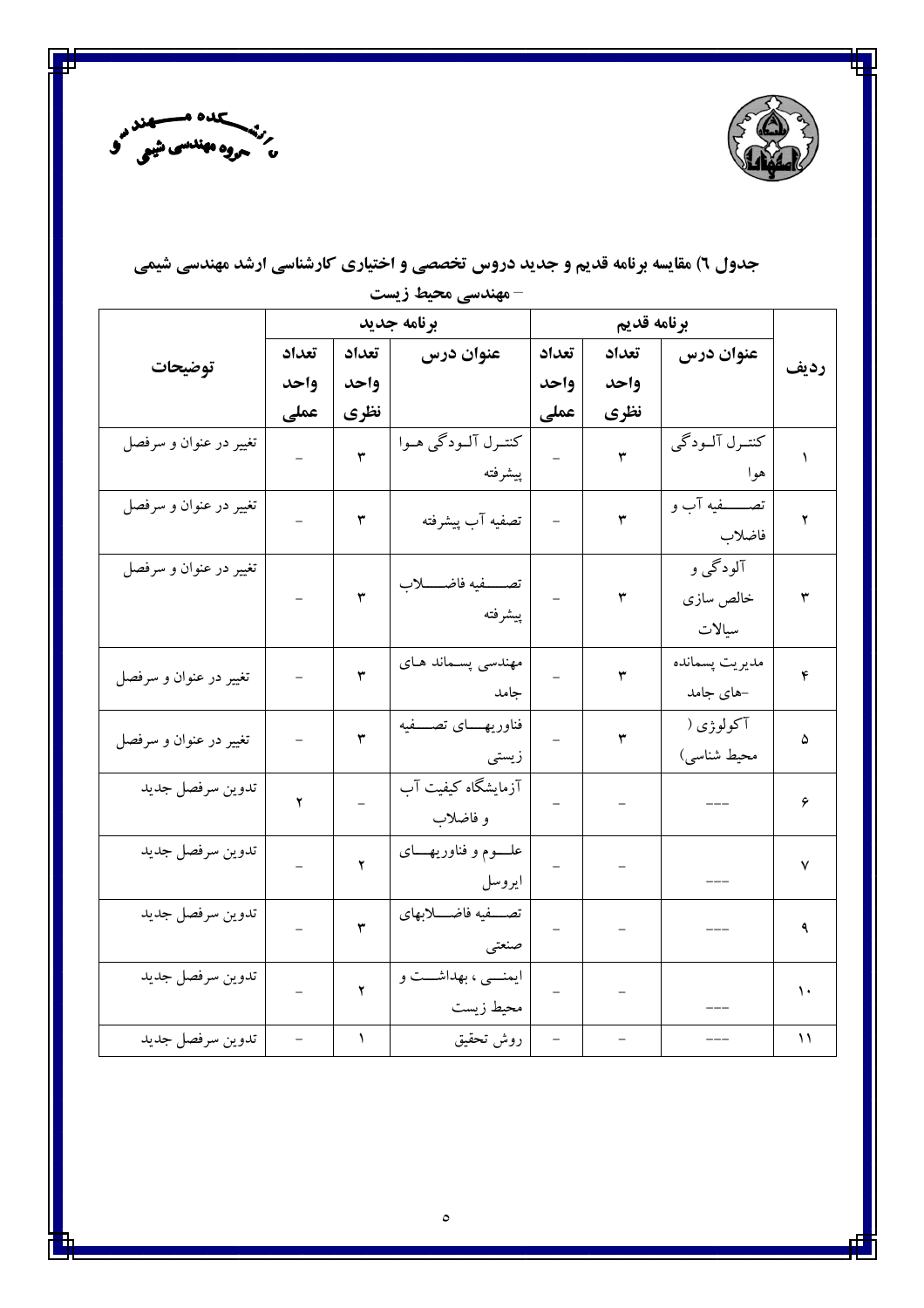



# دروس پیشنهادی رشته کارشناسی ارشد مهندسی شیمی- مهندسی محیط زیست (دوره آموزش محور):

جدول ۱) برنامه درسی رشته کارشناسی ارشد مهندسی شیمی - مهندسی محیط زیست

| تعداد واحد عملي | تعداد واحد نظري | عنوان        | رديف |
|-----------------|-----------------|--------------|------|
|                 | ۹ واحد          | دروس اصلي    |      |
|                 | ۱۲ واحد         | دروس تخصصي   |      |
|                 | ۹ واحد          | دروس اختیاری |      |
|                 | ۲ واحد          | سمينار       | ۴    |
|                 | ۳۲ و احد        | جمع          | ۵    |

جدول ۲) دروس اصلی رشته کارشناسی ارشد مهندسی شیمی-مهندسی محیط زیست

| تعداد واحد عملي | تعداد واحد نظرى | عنوان                  | رديف |
|-----------------|-----------------|------------------------|------|
| ___             |                 | انتقال جرم پيشرفته     |      |
| ___             |                 | مكانيك سيالات پيشرفته  |      |
|                 |                 | رياضيات مهندسي پيشرفته |      |

دانشجو می تواند با نظر استاد راهنما و تایید کمیته تحصیلات تکمیلی گروه از بین دروس اصلی مشترک کارشناسی ارشد مهندسی شیمی ۳ درس دیگر را اخذ نماید.

| جدول ۳) دروس تخصصی رشته کارشناسی ارشد مهندسی شیمی- مهندسی محیط زیست |  |  |  |  |  |  |
|---------------------------------------------------------------------|--|--|--|--|--|--|
|---------------------------------------------------------------------|--|--|--|--|--|--|

| تعداد واحد عملي | تعداد واحد نظرى | عنوان                    | رديف |
|-----------------|-----------------|--------------------------|------|
|                 |                 | كنترل آلودگى هوا پيشرفته |      |
|                 |                 | تصفيه آب پيشرفته         |      |
|                 |                 | تصفيه فاضلاب پيشرفته     |      |
|                 |                 | مهندسی پسماندهای جامد    |      |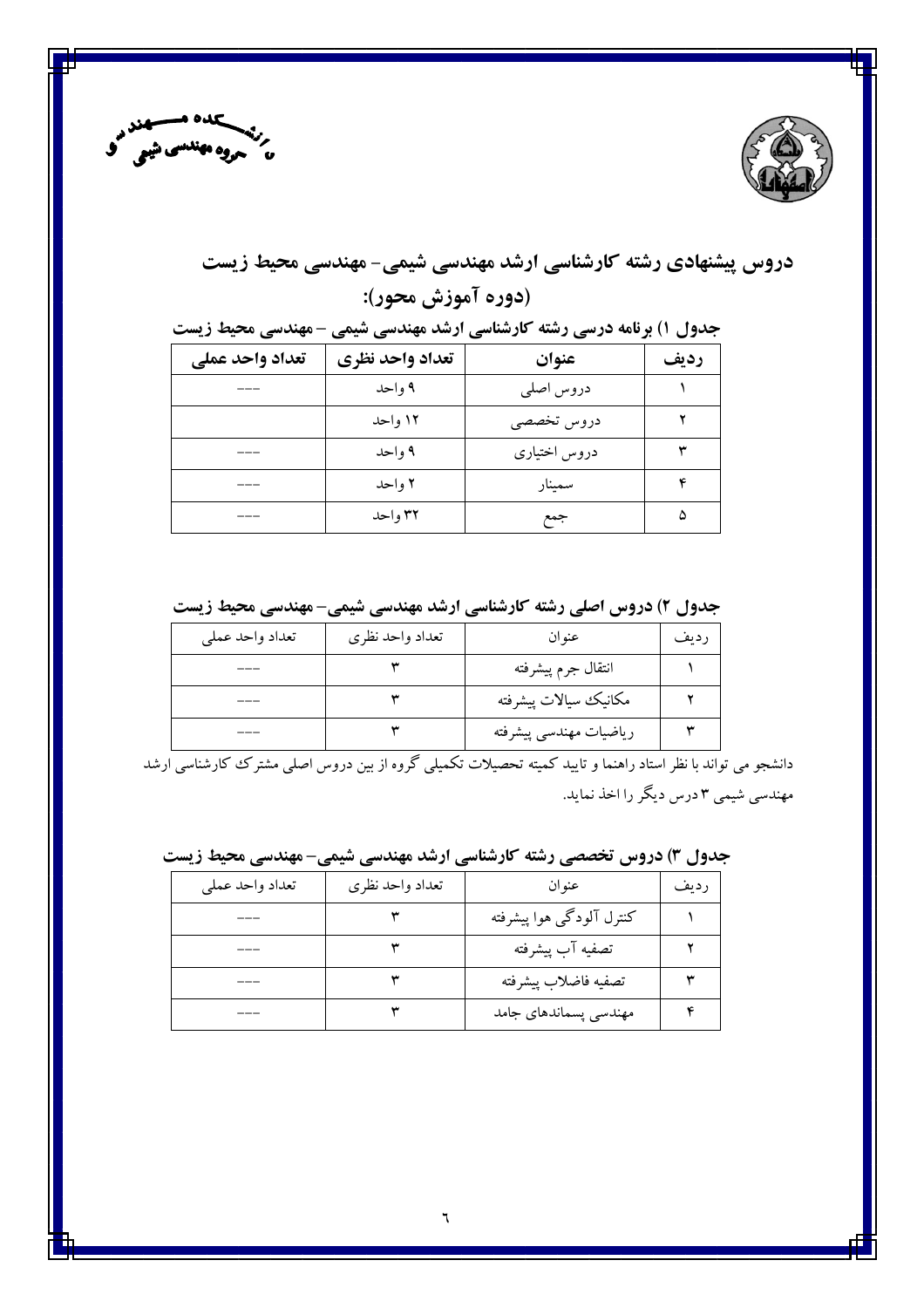



| تعداد واحد عملي | تعداد واحد نظرى | عنوان                       | رديف         |
|-----------------|-----------------|-----------------------------|--------------|
|                 |                 | فناوريهاى تصفيه زيستى       |              |
|                 |                 | آزمایشگاه کیفیت آب و فاضلاب |              |
|                 |                 | علوم و فناوریهای ایروسل     |              |
|                 |                 | تصفيه پسابهای صنعتی         | ۴            |
|                 |                 | ایمنی ، بهداشت و محیط زیست  | ۵            |
|                 |                 | سمينار                      | ۶            |
|                 |                 | روش تحقيق                   | $\checkmark$ |
|                 |                 | مهندسی ارزش                 | ٨            |
|                 |                 | مهندسي محيط زيست            |              |

# جدول ٤) دروس اختیاری رشته کارشناسی ارشد مهندسی شیمی- مهندسی محیط زیست

.<br>دانشجو می تواند با پیشنهاد استاد راهنما و تایید کمیته تحصیلات تکمیلی گروه یک یا دو درس را از سایر رشته ها و گرایش های مرتبط موجود در دانشگاه اخذ نماید. اخذ درس سمینار جهت دانشجویان آموزش محور الزامی می باشد.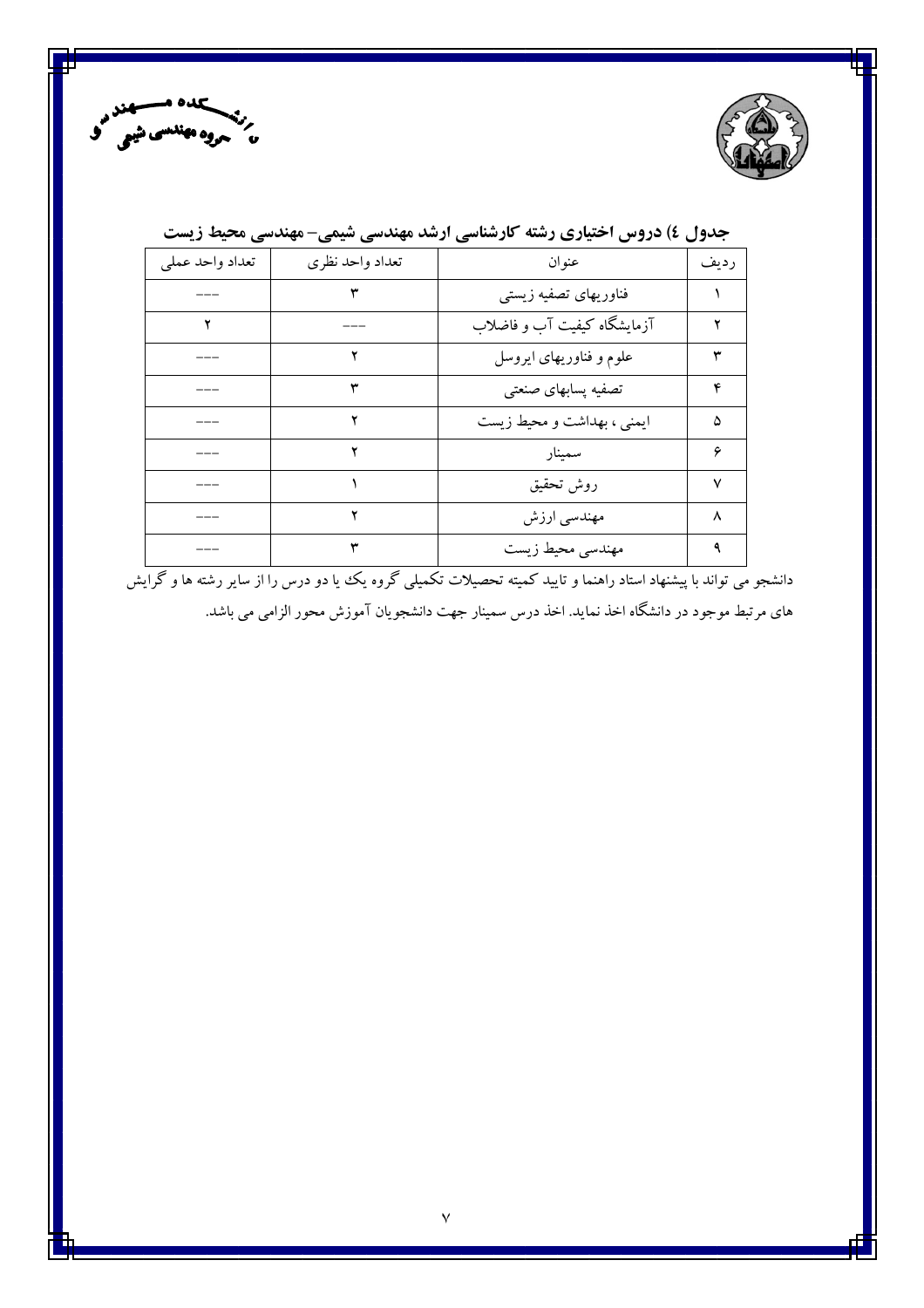



## انتقال جرم پيشرفته

**Advanced Mass Transfer** 

| نوع درس : اصلی | تعداد واحد نظري : 3        |
|----------------|----------------------------|
|                | <b>تعداد واحد عملي : -</b> |
| پیشنیاز:   --- | مقطع : کارشناسی ارشد       |

#### هدف درس:

هدف از این درس افزایش توان دانشجویان کارشناسی ارشد در تحلیل و مدلسازی ریاضی پدیده انتقال جرم می باشد. آشنایی بـا معادلات حاکم نفوذ مولکولی دو جزئی و چند جزئی در سیستمهای مختصات مختلف در شرایط پایا و ناپایا، تئوریهای مختلف جرمی همچنین پیش بینی پدیده نفوذ جرمی در حضور واکنشهای شیمیایی از اهداف اصلی ارائه این درس می باشد.

### رئوس مطالب :

### 1- نفوذ:

مدلهای نفوذ، بیان موازنه پوسته، نفوذ در محلولهای رقیق به صورت پایا و ناپایا، نفوذ در محلولهای غلیظ، نفوذ همراه با جریان همرفت آرام به صورت پایا و ناپایا، اشکال متفاوت نفوذ، بیان کلی بیلانهای جرمی و تعیین توزیع غلظت در مختصات کارتزین، استوانهای و کروی.

#### 2- ضرايب نفوذ :

ضرایب نفوذ در گازها، مایعات، جامدات و پلیمرها نفوذ در اجزاي با قابليت بـرهم كـنش بـا يكـديگر شـامل الكتروليـتـهـاي قـوي، اجـزاي حـل شـونده، تجمـع شـونده، انحـلال و برهم كنش،اي حل شونده- مرز جامد.

#### 3- نفوذ چند جزیی :

روابط استفان– ماکسول: نفوذ در مخلوطهای گازی ایدهآل، نفوذ در سیالات غیـر ایـدهآل، بیـان رابطـه عمومي استفان– ماکسول از دیدگاه ترمودینامیک غیر تعادلبی. قانون فیک: بیان عمومی، ترمودینامیک غیر تعادلی و قانون عمومی فیک. تئوري خطي كردن و روش ضريب نفوذپذيري مؤثر در حل معادلات نفوذ چند جزيي. تئوري فيلمي و مدلهاي انتقال جرم ناپايا در تحليل مسايل انتقال جرم چند جزيبي بين فازي. ۴- نفوذ همراه واكنشهاي شيميايي همگون.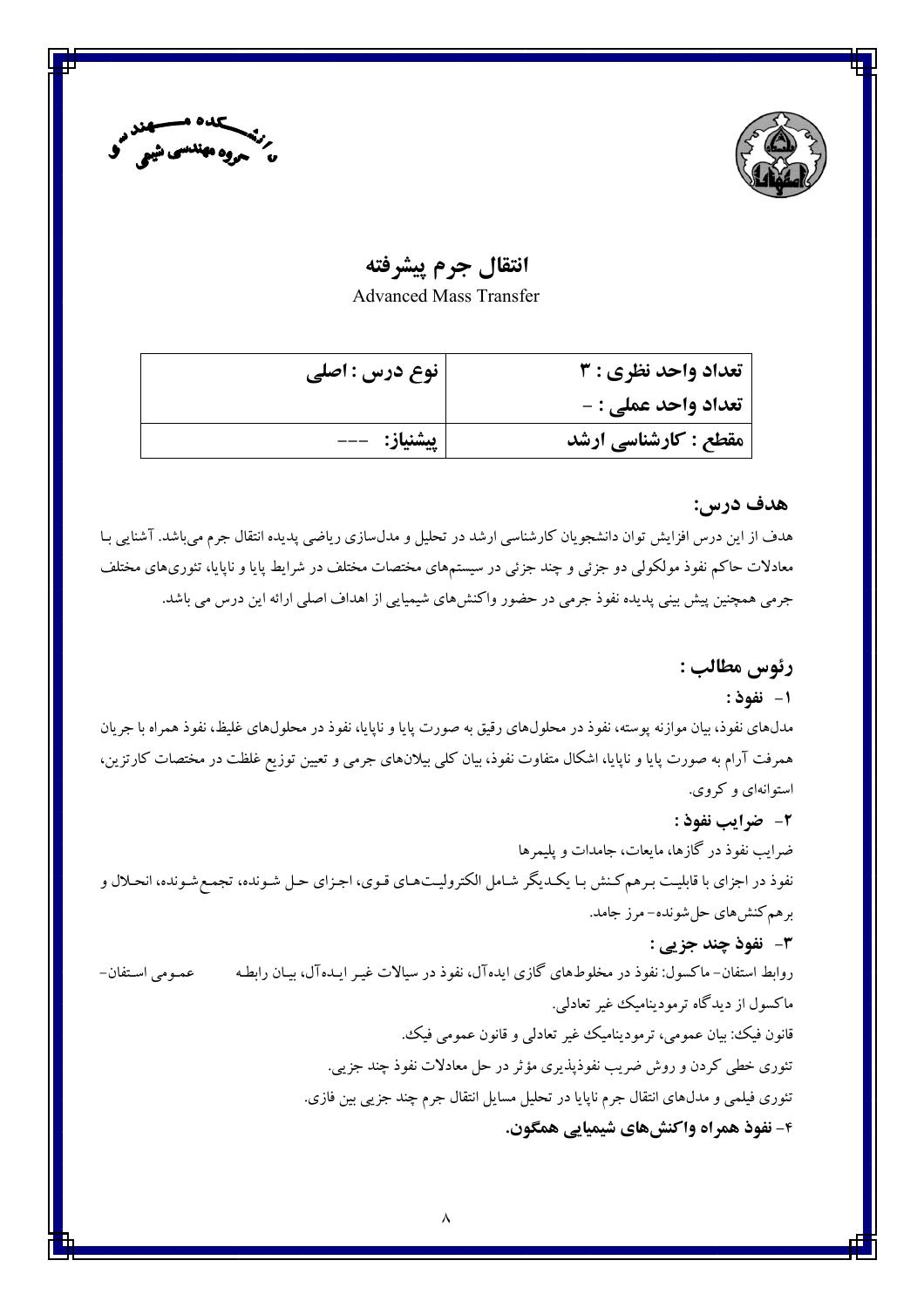٥- نفوذ همراه واكنشهاي شيميايي ناهمگون. ٧- توزيع غلظت در جريان ناآرام. ٨- موازنه جرم ماکروسکوپي.

|  | روش ارزيابي: |
|--|--------------|

| پروژه | آزمون نهایی | میان ترم | ارزشیابی مستمر |
|-------|-------------|----------|----------------|
|       |             |          | ---            |

منابع اصلي :

1. E.L.Cussler, "Diffusion, Mass Transfer in Fluid Systems", 2<sup>nd</sup> Ed, Cambridge University Press, 1997.

2. R.B. Bird, W. E. Stewart, E. N. Lightfoot, "Transport Phenomena", 2<sup>nd</sup> Ed., John Wiley, 2002.

3. R. Taylor, R. Krishna, "Multicomponent Mass Transfer", John Wiley, 1993.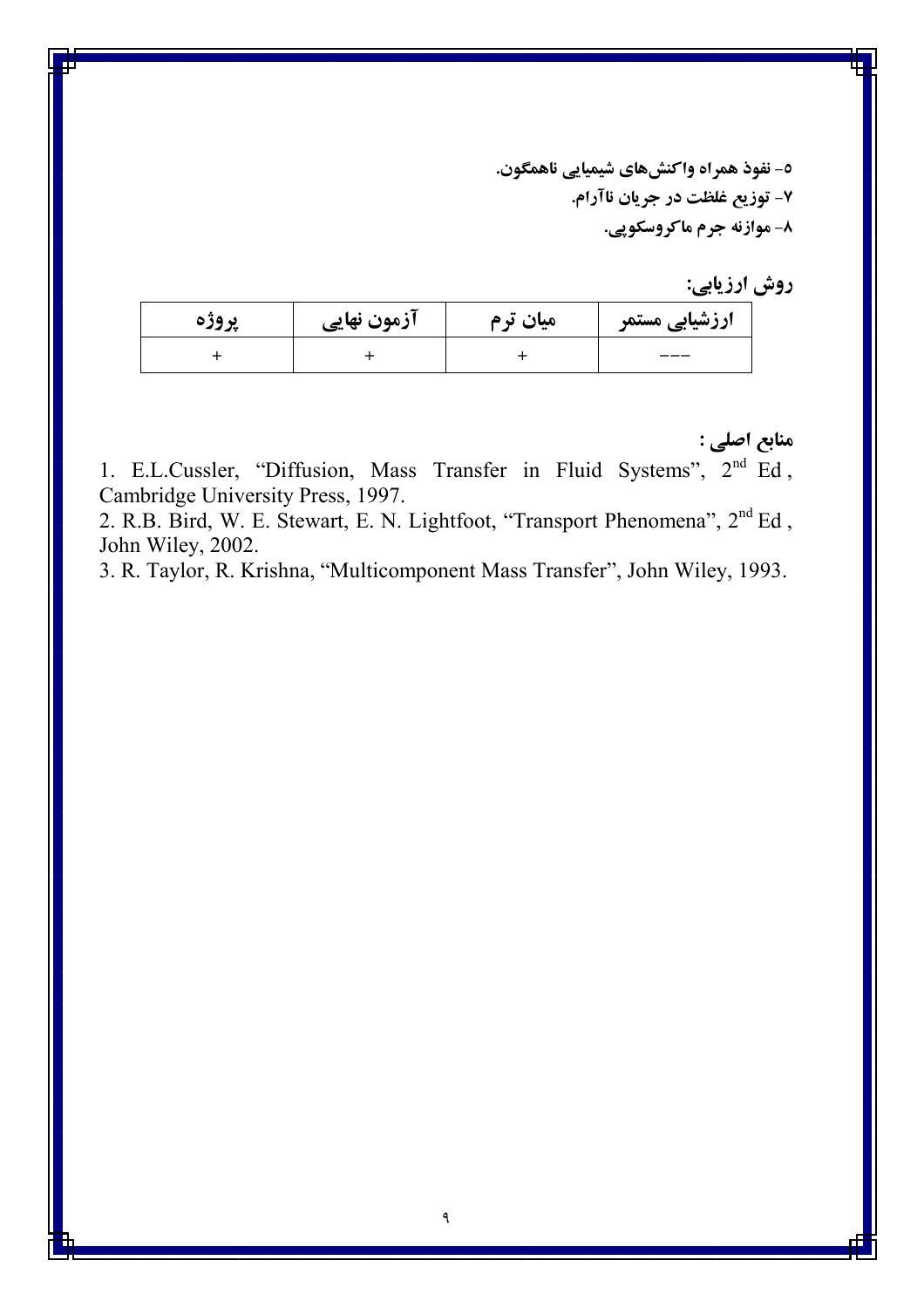



### مكانىك سىالات يىشرفته

### **Advanced Fluid Mechanics**

| نوع درس : اصلی | تعداد واحد نظري : 3        |
|----------------|----------------------------|
|                | <b>تعداد واحد عملي : -</b> |
| پیشنیاز:   --- | مقطع : کارشناسی ارشد       |

### هدف درس:

کسب توانمندی در توسعه و بکارگیری قوانین بقای جرم و اندازه حرکت بصورت دیفرانسیلی در جریان سیالات دو و سه بعدی برای یافتن توزیع سرعت و فشار از مهمترین اهداف این درس میباشد.

### رئوس مطالب:

#### 1- ويسكوزيته :

بیان قانون گران روی نیوتن و مفهوم ویسکوزیته، انواع سیالات، تئوری های مولکولی جهت پیش بینی گران روی مایعات و گازها، روش پیش بینی ویسکوزیته گازها در فشارهای بالا

### 2- روش ماکروسکیے اولری:

توضیح روش اولری و لاگرانژی، روشهای ماکروسکپی و میکروسکپی اولری، توسعه معادلات لازم جهت بکار گیری روش ماکروسکپی اولری (بقای جرم، بقای مومنتوم، بقای مومنتوم زاویه ای، بقای انرژی های مکانیکی)، ارائه چند مثال مناسب جهت بکارگیری این روش

### ۳- توزیع سرعت یک بعدی در جریان آرام :

توسعه و بکار گیری قانون بقای مومنتوم در جریان آرام بر روی یک حجم کنترل پوسته ای و چگونگی رسیدن به توزیع سرعت، ارائه چند مثال جهت بکار گیری قانون بقای مومنتوم در جریان آرام و رسیدن به توزیع سرعت

#### ٤- معادلات تغييرات براي سيستم هاي هم دما :

بیان قانون تعمیم یافته گران روی نیوتن (قانون استوکس)، توسعه شکل برداری و تنسوری معادله بقای جرم، توسعه شکل برداری و تنسوری معادله بقای مومنتوم و معرفی معادلات ناویر–استوکس، توسعه شکل برداری و تنسوری معادله بقای انرژی های مکانیکی، توسعه شکل برداری و تنسوری معادله بقای مومنتوم زاویه ای، مفهوم مشتق ذاتی، ارائه چند مثال جهت بکارگیری این معادلات، شيوه بدون بعد سازي اين معادلات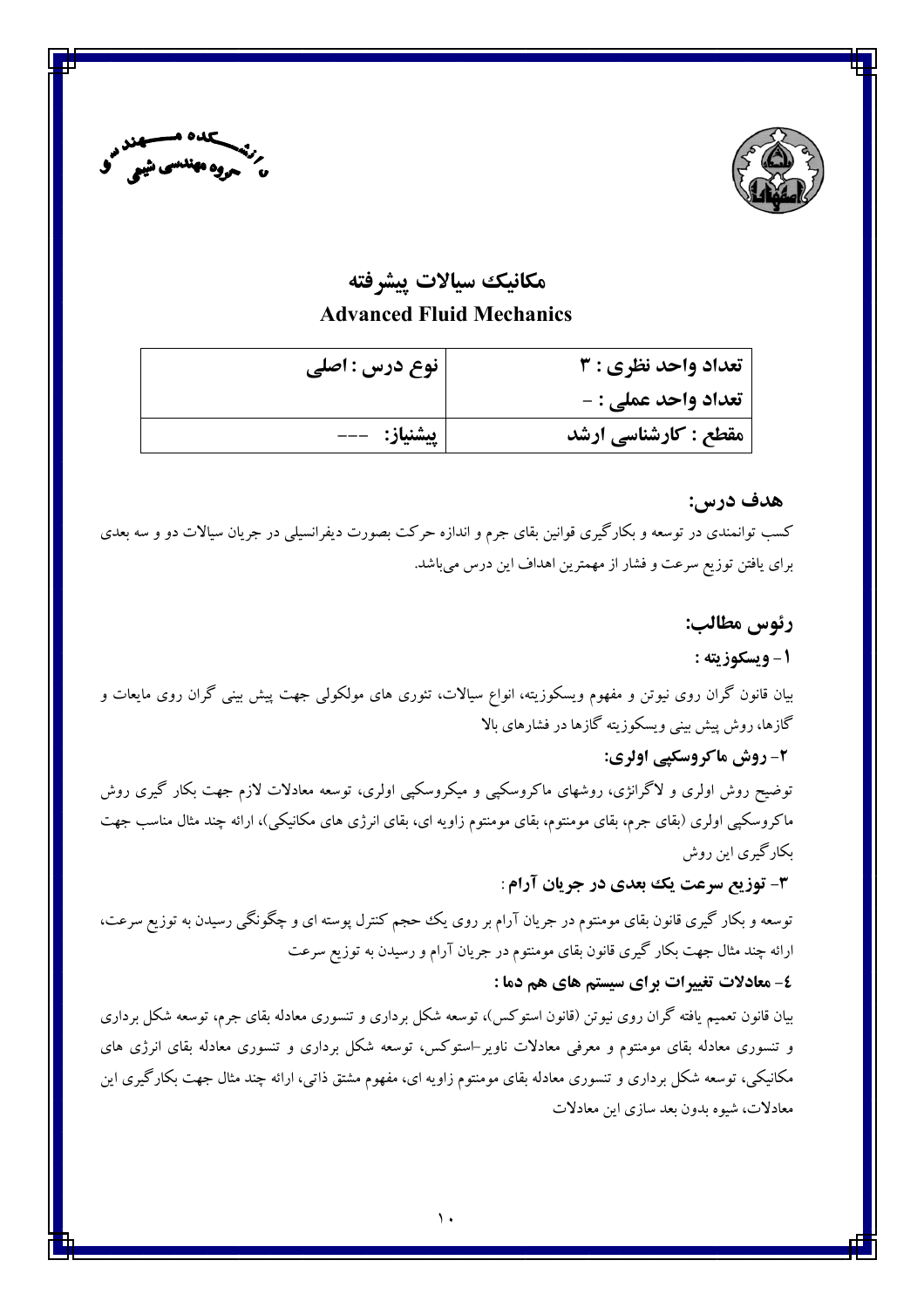٥- توزيع سرعت چند بعدي در جريان آرام :

ارائه چند مثال از روش رسیدن به توزیع سرعت در جریان آرام وابسته به زمان (ناپایا)، حل معادلات ناویر–استوکس و پیوستگی با کمک تابع جریان (جریان خزشی یا استوکس)، حل معادلات ناویر–استوکس و پیوستگی با کمک پتانسیل سرعت (جریان ابده آل با پتانسبل)، حل معادلات ناو پر –استوکس و پیوستگی با کمک مفهوم لایه مرزی

٦- جريان آشفته :

شرح ویژگی های جریان آشفته، ارائه روش های تقریبی در یافتن توزیع سرعت در جریان آشفته، توسعه معادلات رینولدز در جریان آشفته، مفهوم مدل سازی در جریان آشفته، روش های صفر معادله ای نظیر روش طول اختلاط پرانتل، روش k-ε و توسعه معادلات حاکم، روش تنش رینولدز و توسعه معادلات حاکم، روش های جبری تنش رینولدز

روش ارزیابے:

| پروژه | آزمون نهایی | میان ترم | ارزشیابی مستمر |
|-------|-------------|----------|----------------|
|       |             |          |                |

منابع اصلي :

- 1- R. B. Bird, W. E. Stewart, E. N. Lightfoot, "Transport Phenomena", 2<sup>nd</sup> Ed, John Wiley, 2002.
- 2- F. White "Fluid Mechanics", 5<sup>th</sup> Edition, McGraw Hill.
- 3- K. Kundu, Pijush, I. M. Cohen, "Fluid Mechanics", 3rd Ed, CA: Elsevier, 2004
- 4- J. Fay, "An Introduction to Fluid Mechanics", MA: MIT Press, 1994
- 5- H. Schlichting, "Boundary Layer Theory", 7<sup>th</sup> Ed, McGraw Hill, 1979.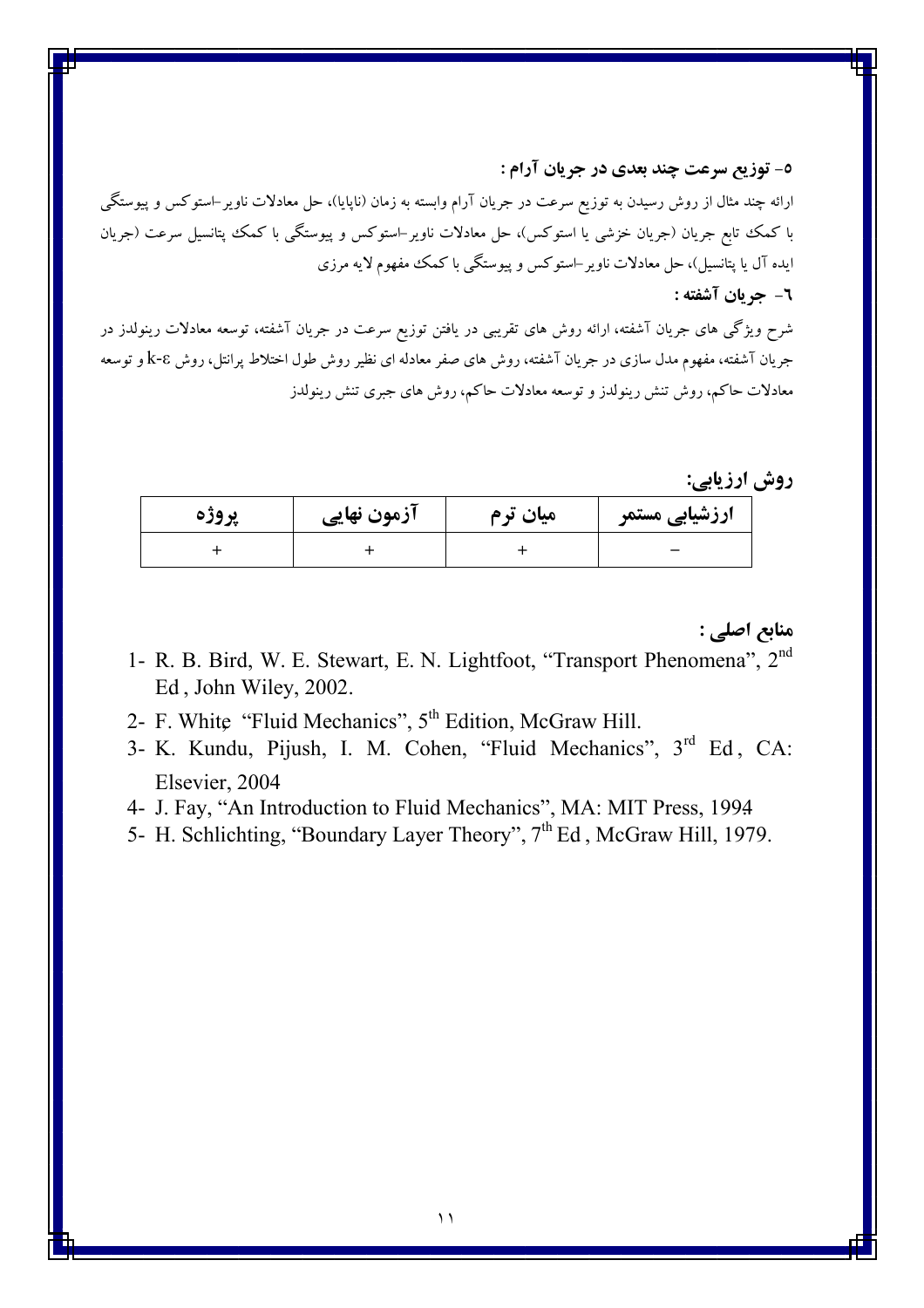



# ریاضیات مهندسی پیشرفته **Advanced Mathematics Engineering**

| نوع درس : اصلی | تعداد واحد نظري : 3        |
|----------------|----------------------------|
|                | <b>تعداد واحد عملي : -</b> |
| پیشنیاز:   --- | مقطع : کارشناسی ارشد       |

هدف درس : هدف از این درس فراگیری روشهای پیشرفته ریاضیات تحلیلی در عملیات برداری و تنسـوری و نیـز حـل معـادلات دیفرانسـیل پارهای حاصل از بکارگیری قوانین فیزیکی حاکم بر پدیده های مختلف موجود در سیستمهای مهندسی شیمی می باشد.

رئوس مطالب : ۱- آنالیز برداری و تانسوری در پدیدههای انتقال : عملیات برداری از دیدگاه هندسی، عملیات تانسوری بر حسب مولفهها،عملیات دیفرانسـیلی بـر روی بـردار و تانسور،قضـیه هـای انتگرال برداری و تانسوری،عملیات برداری و تنسوری در سیستمهای غیر کارتزین **2- معرفي معادلات ديفرانسيل يارهاي (PDE) :** معادله لايلاس، معادله يواسون، معادله هلمهولتز، معادله نفوذ، معادله موج و انواع شرايط مرزى مربوطه ۳-استفاده از روش تفکیک متغیرها در حل معادلات دیفرانسیل پارهای : مسئله مقدار ویژه اشتورم لیوویل و توابع عمود برهم، بسط توابع ویژه، تبدیل مسئله با شرایط مرزی نـاهمگن بـه مسـئله بـا شـرایط مرزی همگن، بکارگیری روش بسط توابع ویژه برای مسائلی با شرایط مرزی همگن، بکارگیری روش بسط توابع ویژه بـا کمـک رابطه گرین ۴-استفاده از روش تابع گرین در حل معادلات دیفرانسیل یارهای : تعریف و کاربرد توابع گرین در حل معادلات دیفرانسیل پارهای، بکارگیری تابع گرین برای معادلات دیفرانسیل مستقل از زمان، بکارگیری تابع گرین برای معادلات دیفرانسیل وابسته به زمان ٥-استفاده از روش تبدیلات انتگرالی در حل معادلات دیفرانسیل پارهای : تبدیل لایلاس، تبدیل فوریه، تبدیل محدود فوریه، تبدیل سینوسی و کسینوسی فوریه **1-استفاده از روش ترکیب متغیرها در حل معادلات دیفرانسیل پارهای :** نحوه تبدیل معادلات دیفرانسیل یارهای به معادله دیفرانسیل معمولی(ODE)، تکنیکهای حل به روش ترکیب متغیرها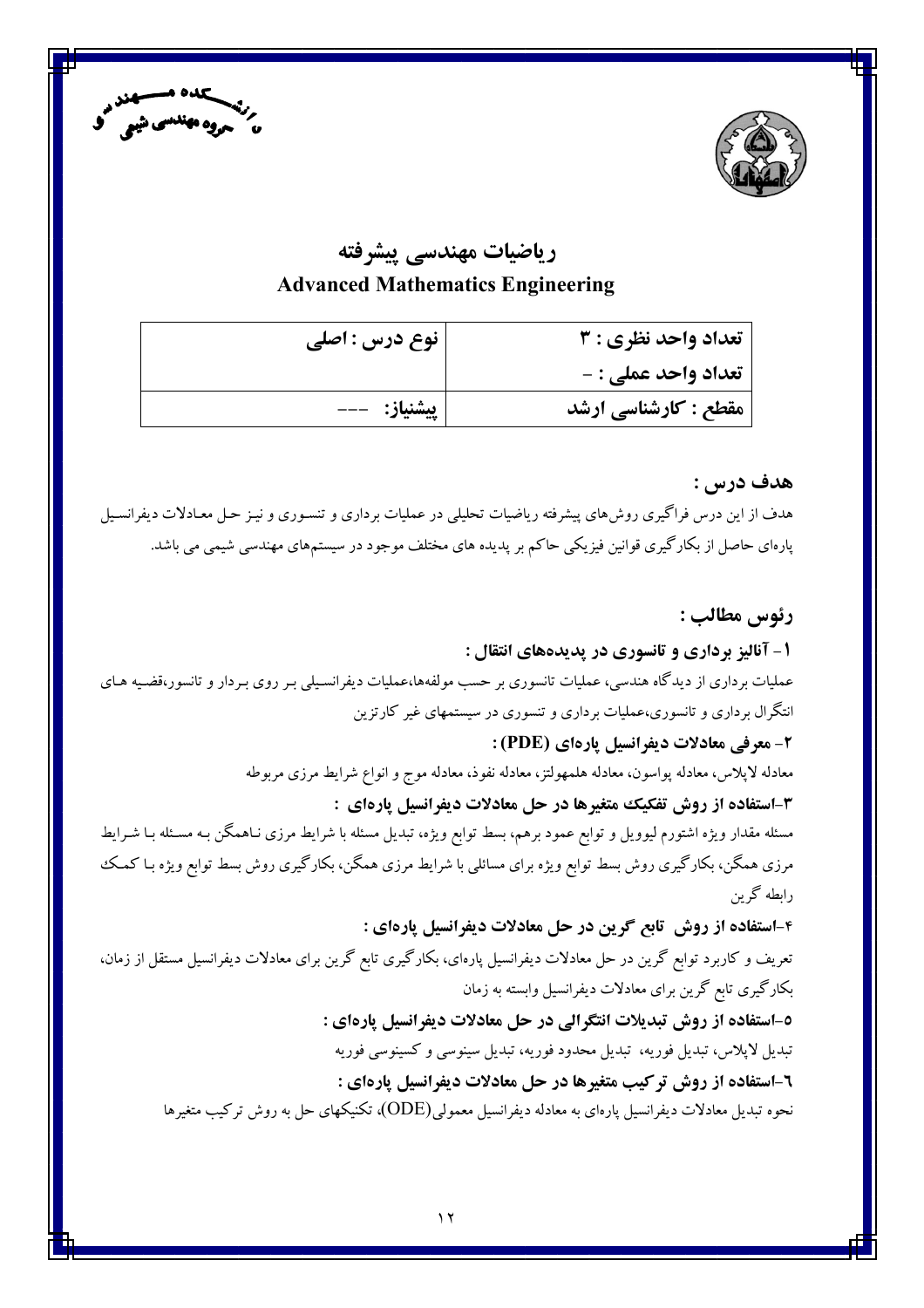| پروژه | پایان ترم | میان ترم | ارزشیابی مستمر |
|-------|-----------|----------|----------------|
| $- -$ |           |          | --             |

منابع اصلي :

1-R. G. Rice, D. D. Do, "Applied Mathematics and Modeling for Chemical Engineers", John Wiley & Sons, Inc., 1995.

2- R. B. Bird, W. E. Stewart, E. N. Lightfoot, "Transport Phenomena", John Wiley & Sons, Inc., 2002.

3-A. Varma, M. Morbidelli, "Mathematical Methods in Chemical Engineering", Oxford University Publisher, 1997.

4- R. Haberman, "Elementary Applied Partial Differential Equations with Fourier Series and Boundary Value Problems", Allyn & Bacon, 1997.

5-A.C. King, J. Billingham, S.R. Otto, "Differential Equations", Cambridge University Press, 2003.

6- E. Kreyszig, "Advanced Engineering Mathematics",  $9<sup>th</sup>$  edition, John Wiley, 2005.

7-A. Jeffrey, "Advanced Engineering Mathematics", Harcourt/ Academic Press, 2002.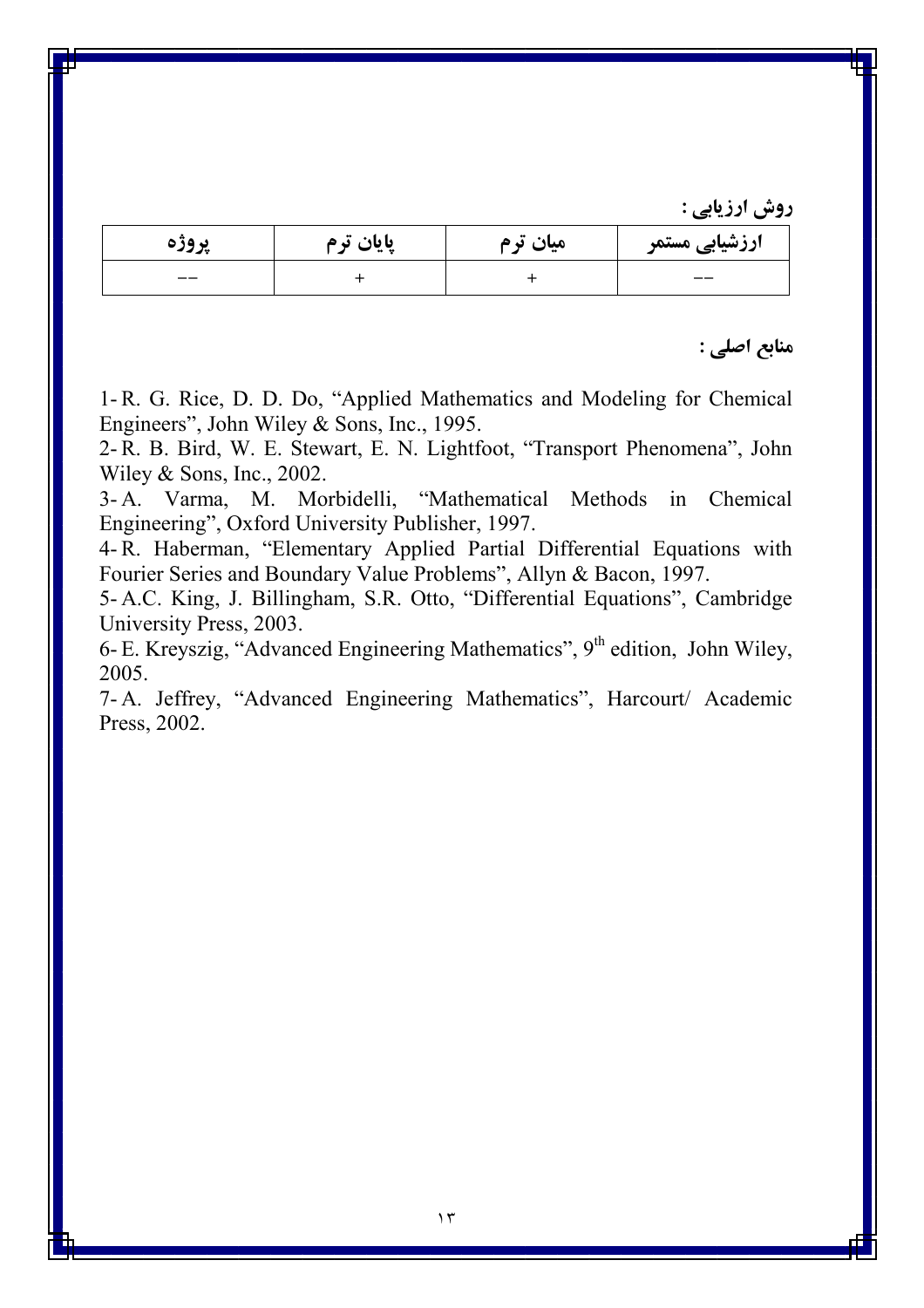



# کنترل آلودگی هوا پیشرفته **Advanced Air Pollution Control**

| تعداد واحد نظري : 3  | نوع درس : تخصصی |
|----------------------|-----------------|
| تعداد واحد عملي : -  |                 |
| مقطع : کارشناسی ارشد | پیشنیاز: ---    |

#### هدف درس:

هدف از ارائهٔ این درس افزایش قابلیت و تعمیق دانش دانشجویان در طراحی سامانه های کنترل آلودگی هوا شامل سامانه های متداول مربوط به جهت کنترل و حذف گازهای آلاینده و سامانه های متداول مربوط کنترل و حذف ذرات معلق جامد می باشد.

رئوس مطالب:

١ - كليات :

مقدمه ای بر آلودگی هوا، انواع آلاینده ها، منابع تولید، استانداردهای موجود، تاثیرات آلاینده ها بر سلامت انسان وتاثیرات اقتصادی آلودگی هوا ،دسته بندی آلاینده ها، بیان معیارهای انتخاب سیستم های کنترل آلودگی هوا ، تعریف مسئلهٔ آلودگی و مراحل انتخاب و طراحی سیستم کنترل، تعریف راندمان ٢- طراحي شبكه هاي انتقال و تهويه مطبوع صنعتي ؛ طراحي، انتخاب و قوانين مربوط به فن ها، دمنده ها ويمپ ها ۳- دینامیک ذرات جامد در سیالات، توزیع اندازهٔ ذرات ٤- اصول طراحي و انتخاب سيستم هاي كنترل ذرات جامد : اتاقک های نشست، سیکلون ها، فیلترهای الکتریکی، فیلترهای کیسه ای، شویندهای تر ٥- اصول طراحي و انتخاب سامانه هاي كنترل آلاينده هاي گازي : شوینده های تر، سیستم های جذب سطحی، سوزاننده ها، میعان دهنده ها و سامانه های فتوشیمیایی ٦- روشهای کنترل منابع تولید آلاینده های هوا ۷- مدلسازی پراکنش آلاینده های صنعتی در اتمسفر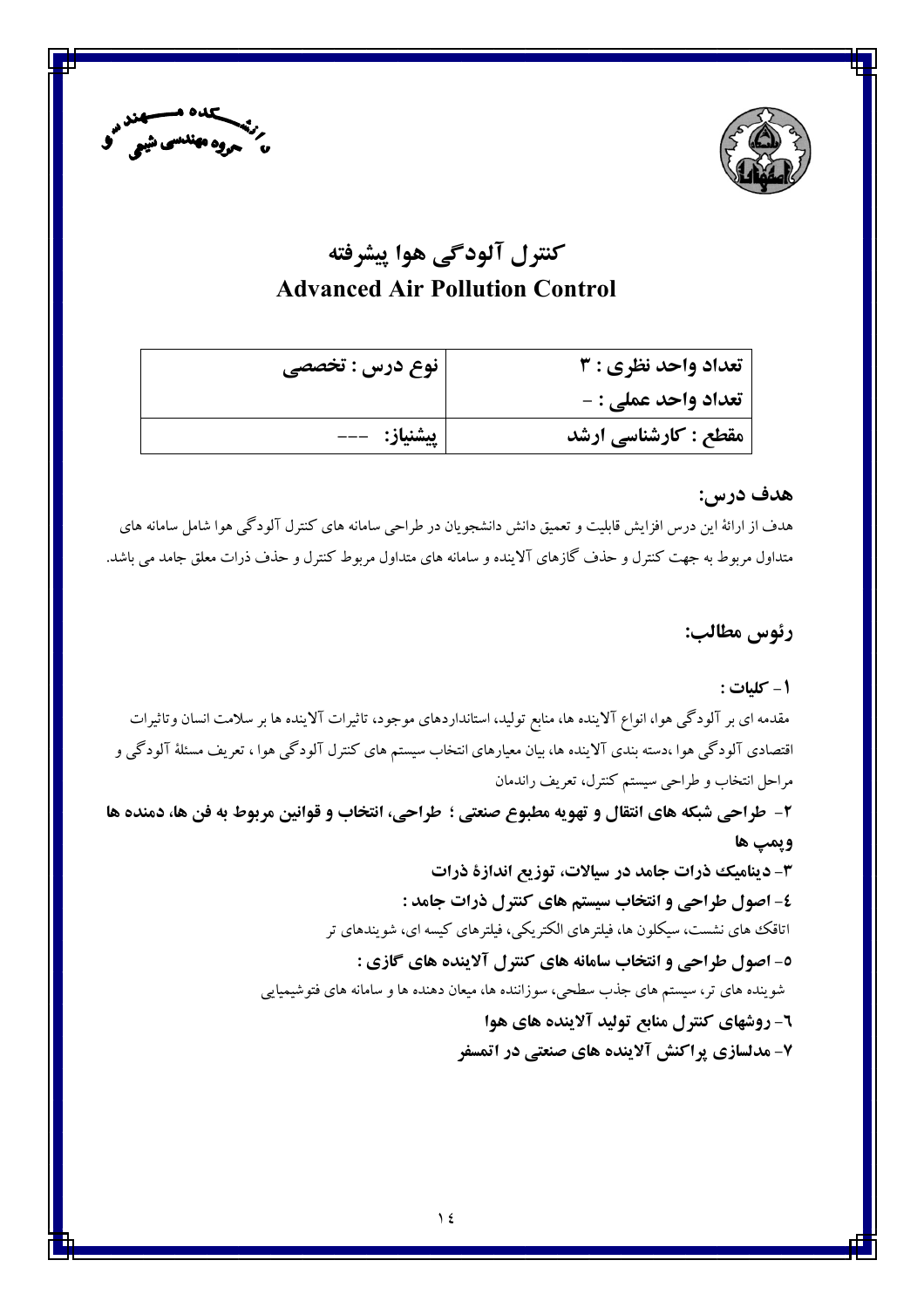| پروڙه | ازمون نهایی | میان ترم | ارزشیابی مستمر |
|-------|-------------|----------|----------------|
|       |             |          | --             |

### بازديد : دارد

منابع اصلي :

1- D. Cooper, "Air Pollution Control: A Design Approach", 3<sup>th</sup> Ed., McGraw-Hill Book Co., 2002

2- E. R. Alley, L. B. Stevents, W. L. Cleland, "Air Pollution Control", McGraw-Hill Book Co., 1998.

3- M. Crawford, "Air Pollution Control Theory", McGraw Hill Book Co., 1976.

4- W. L. Heumann, "Industrial Air Pollution Control", McGraw Hill Book Co., 1997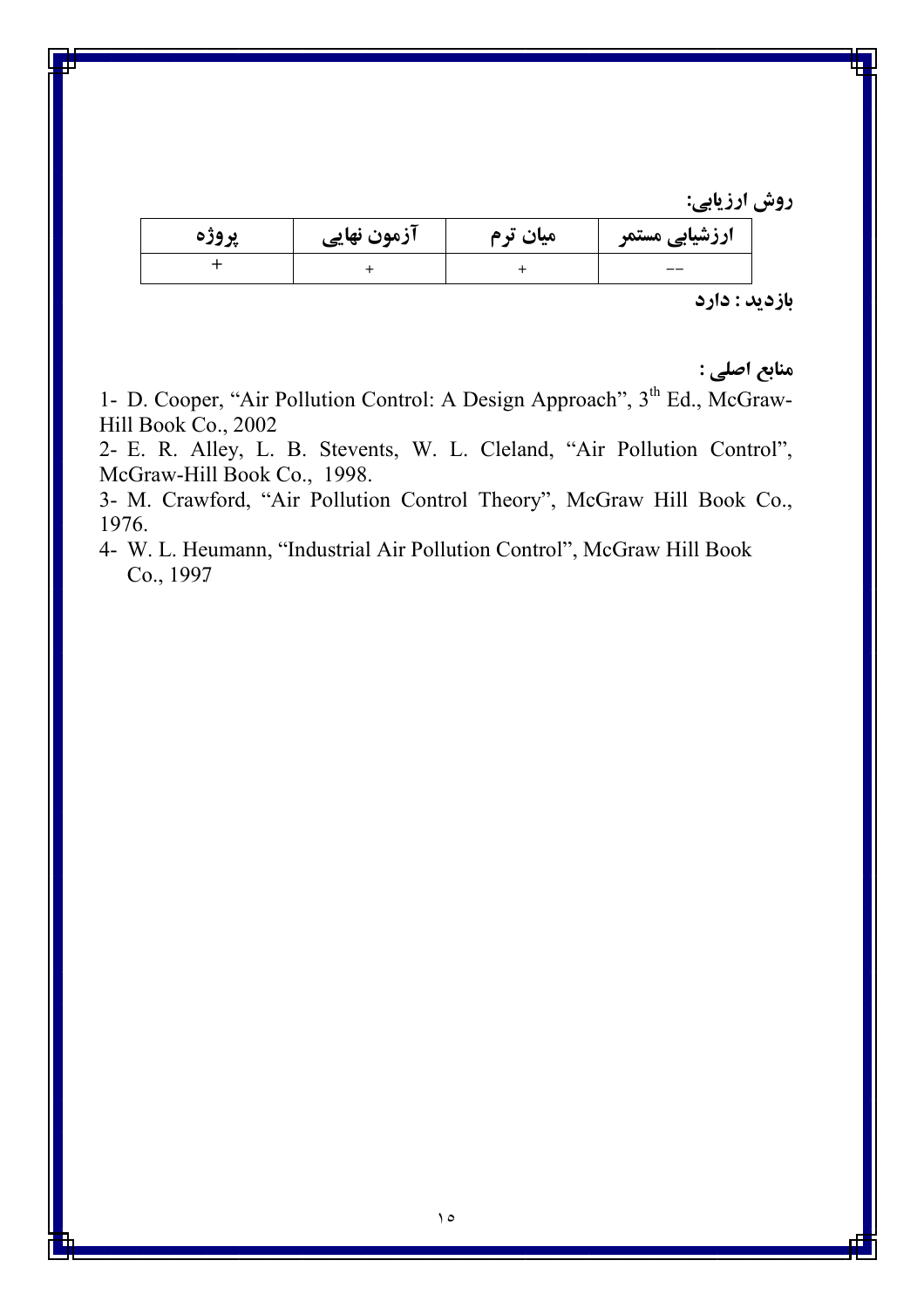



# تصفيه آب پيشرفته **Advanced Water Treatment**

| تعداد واحد نظري : 3  | نوع درس : تخصصی |
|----------------------|-----------------|
| تعداد واحد عملي : -  |                 |
| مقطع : کارشناسی ارشد | پیشنیاز: ---    |

# هدف درس:

هدف از ارائه این درس، افزایش قابلیت دانشجویان در خصوص تجزیه و تحلیل فرآیندهای متعارف و فناوریهـای نـوین تصـفیه آب میباشد که انتظار می٫ود دانشجویان در پایان دوره مهارت لازم جهت طراحی واحدهای مختلف تصفیه آب را کسب کرده باشند.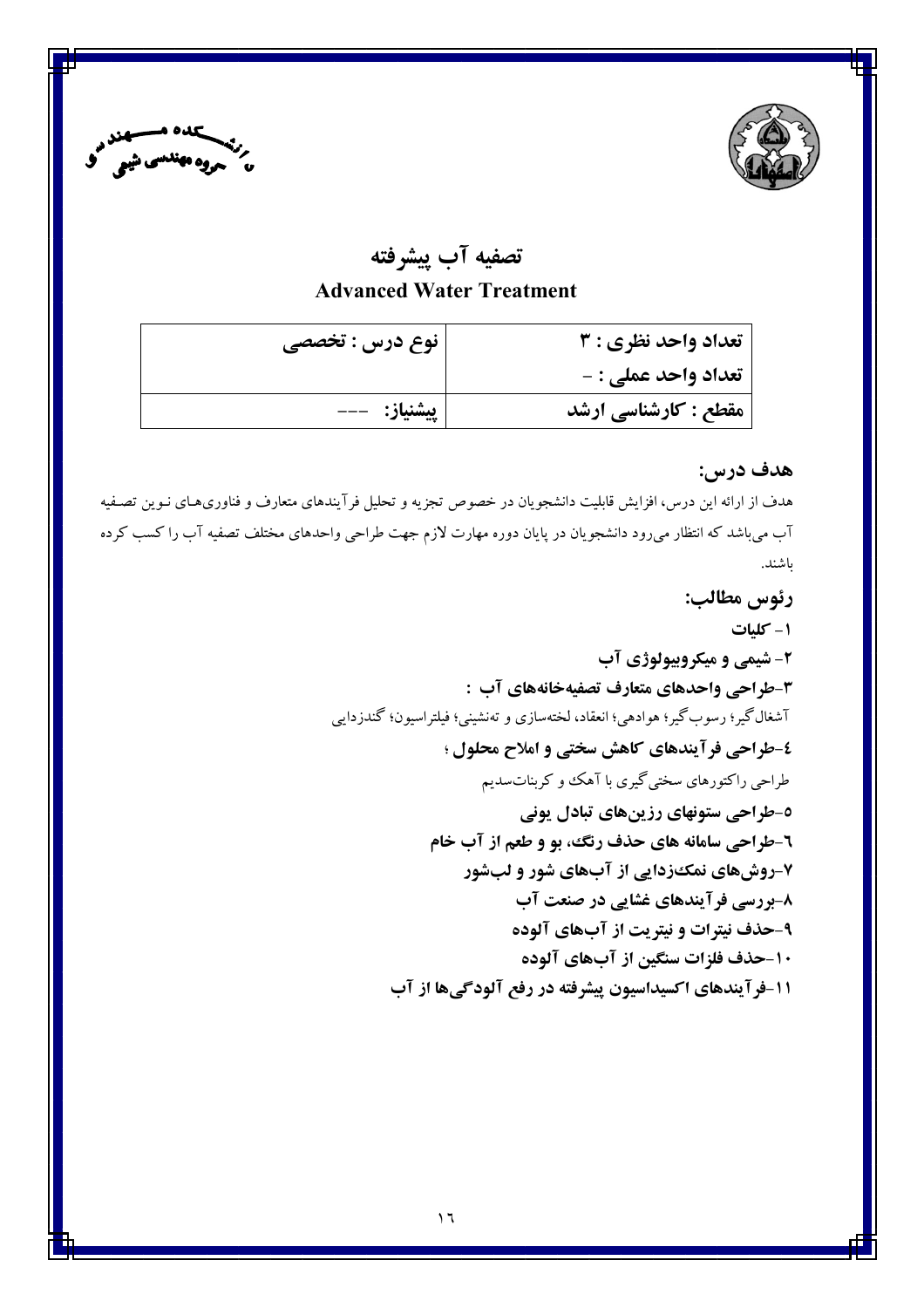روش ارزیابے:

| پروره | آزمون نهایی | میان ترم | ارزشیابی مستمر |
|-------|-------------|----------|----------------|
|       |             |          |                |

بازديد : دارد

منابع اصلي:

1. AWWA, "Water Treatment Plant Design", 4<sup>th</sup> Ed, Mc Graw-Hill, 2005

2. AWWA, "Water Quality & Treatment", 6<sup>th</sup> Ed., Mc Graw- Hill, 2011.

3. J.C. Critten, R.R. Trussel, D.W. Hand, K.J. Howe, G. Tchobanoglous, "Water principles and design", John Wiley & Sons, Ins, 2005 (Metcalf &  $Eddy.$ 

4. N.P. Cheremisinoff, "Handbook of water and wastewater treatment technologies", Butterworth-Heinemann, 2002

5. T.J. McGhee, "Water Supply and Sewage", McGraw - Hill, Inc., 6<sup>th</sup> Ed., 1991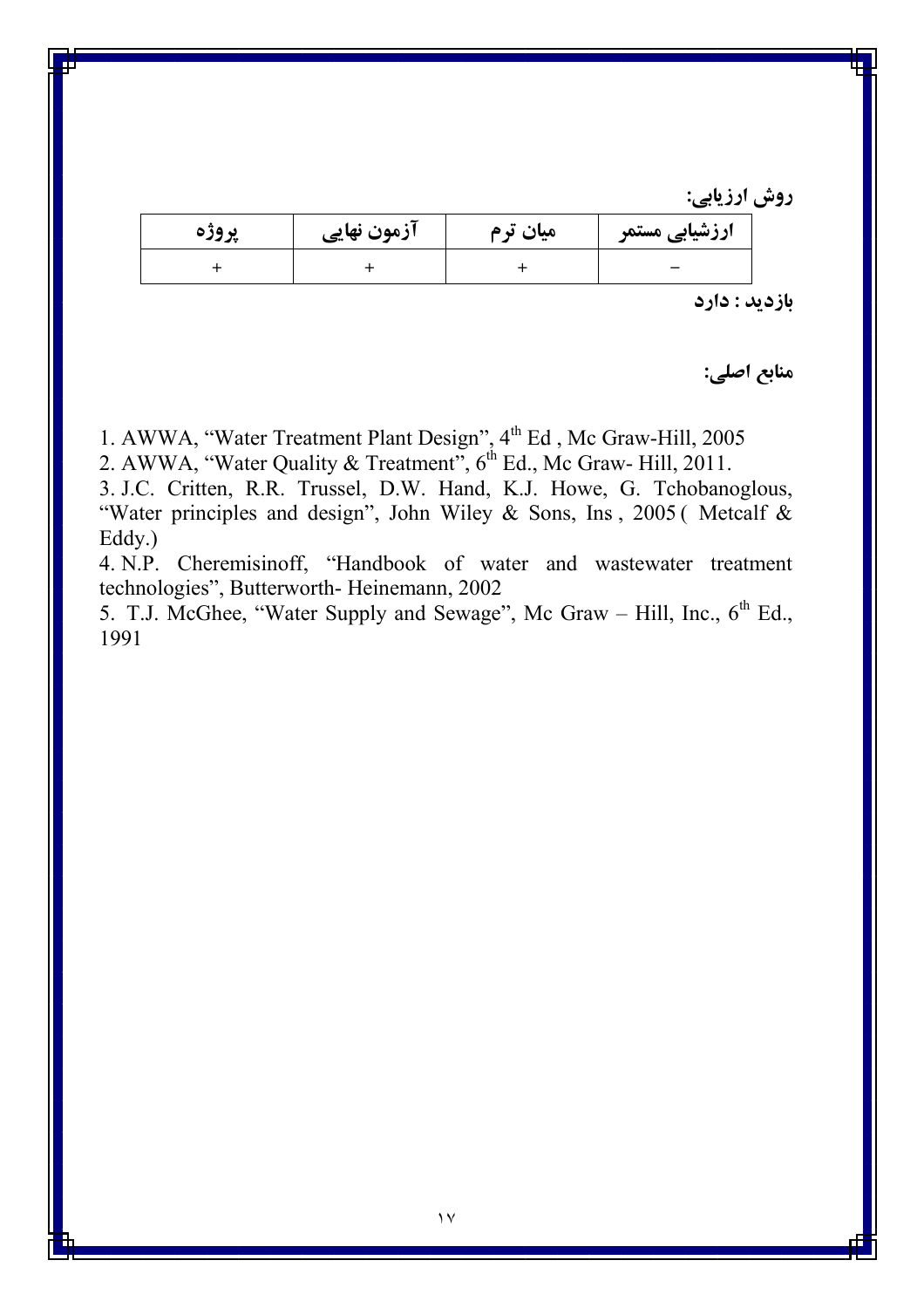



# تصفيه فاضلاب ييشرفته **Advanced Wastewater Treatment**

| نوع درس : تخصصی | تعداد واحد نظري : 3  |
|-----------------|----------------------|
|                 | تعداد واحد عملي : -  |
| پیشنیاز:   ---  | مقطع : کارشناسی ارشد |

### هدف درس:

هدف از ارائه این درس، افزایش قابلیت دانشجویان در خصوص تجزیه و تحلیل فرآیندهای متعارف و فناوریهای نـوین تصـفیه فاضلاب می باشد که انتظار می رود در پایان دوره، دانشجویان مهارت لازم برای طراحبی واحـدهای مختلـف تصـفیه فاضـلاب را كسب كرده باشند.

> رئوس مطالب: ۱- کلیات ۲- شیمی و میکروبیولوژی فاضلاب 3-طراحي واحدهاي متعارف تصفيه درتصفيهخانههاي فاضلاب : لجن فعال (شامل: متعارف ، هوادهی گسترده ) لاگونهاي هوادهي برکههای تثبیت فاضلاب ( برکه های بی هوازی ، اختیاری و تکمیلی ) ٤-طراحي فرآيندهاي نوين تصفيه بيولوژيكي فاضلاب به روش بيهوازي: بیوراکتورهای UASB؛ فیلترهای بیهوازی؛ بیوراکتورهای هیبریدی ٥-طراحي فرآيندهاي نوين تصفيه بيولوژيكي فاضلاب به روش هوازي: بيوراكتورهاي USBF :MBBR :IFAS؛ غشايي؛ بافل بيوراكتورها **٦-طراحي سامانه هاي هضم و آبگيري از لجن**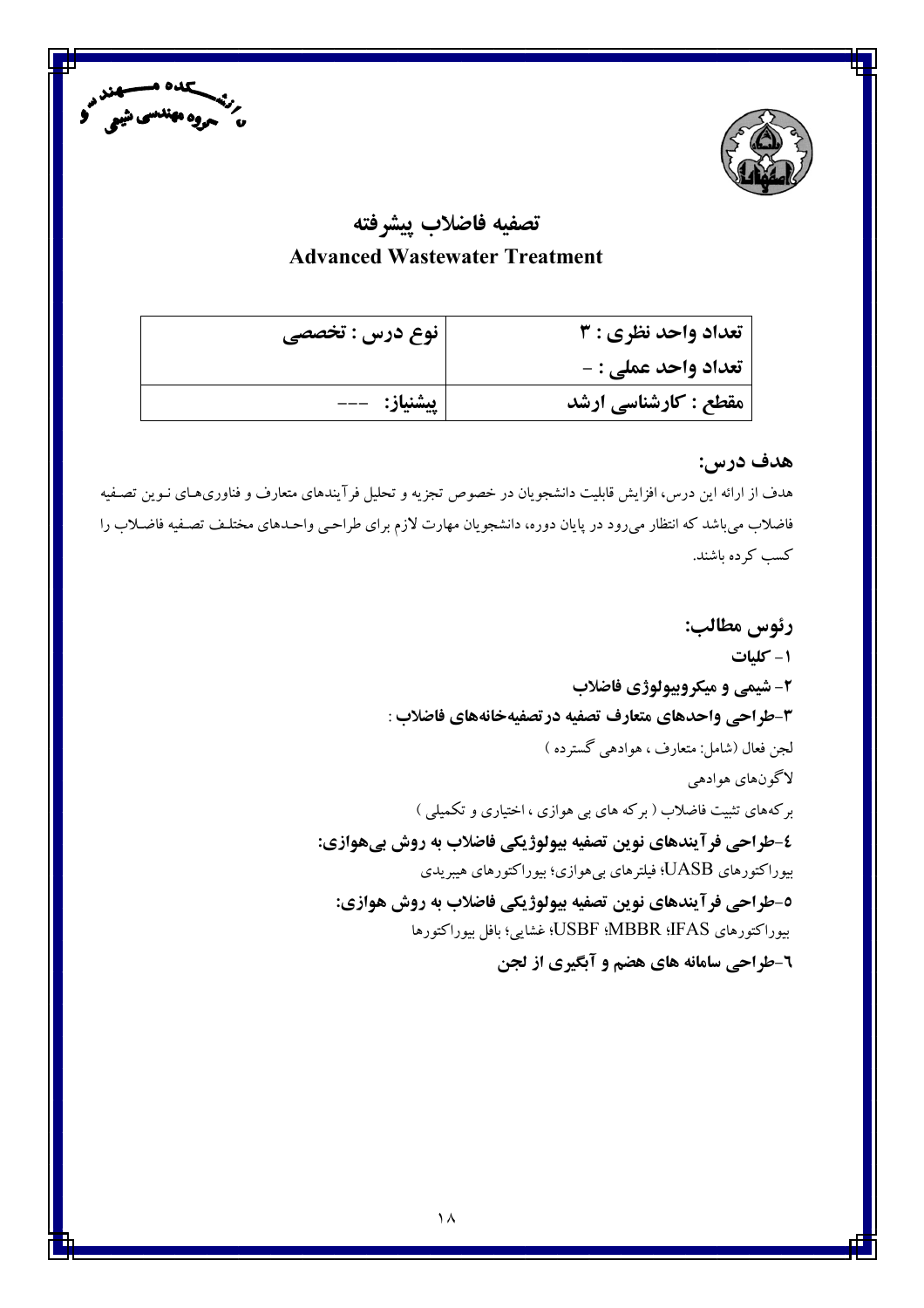| ازمون نهایی | میان ترم | ارزشیابی مستمر |
|-------------|----------|----------------|
|             |          |                |

بازديد: دارد

منابع اصلي:

1. G. Tchobanoglous, "Wastewater Engineering. Treatment. Disposal. Reusë, Fourth Edition, Mc Graw - Hill, 2004 Metcalf & Eddy).

2. S.R. Qasim, "Wastewater Treatment Plants, Planning. Design & Operation", CBS College Publishing, 2<sup>nd</sup> Ed., 1998.

3. T.J. McGhee, "Water Supply and Sewage", McGraw – Hill, Inc.,  $6^{th}$  Ed., 1991.

4. N.P. Cheremisinoff, "Handbook of water and wastewater treatment technologies", Butterworth-Heinemann, 2002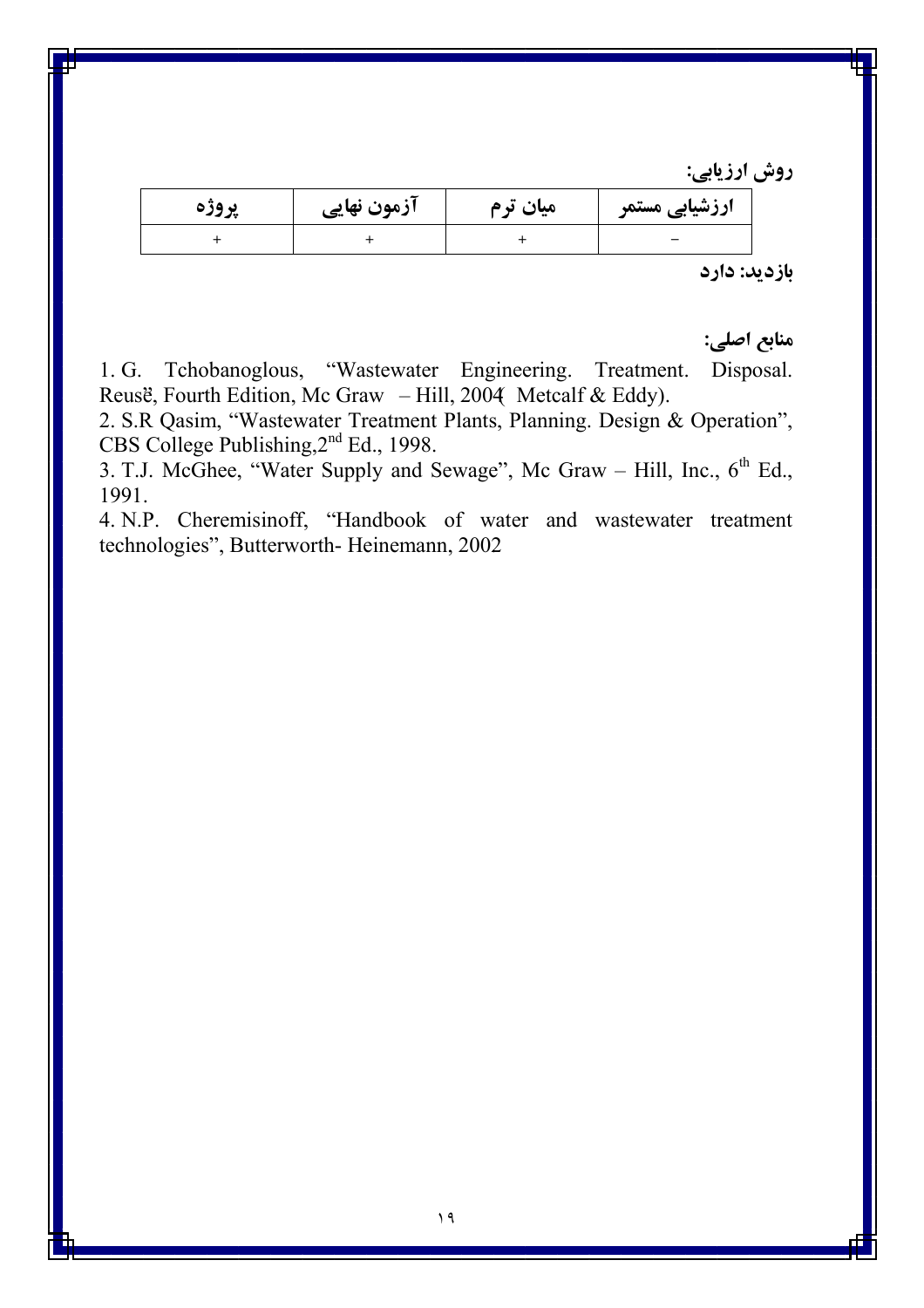



# مهندسی یسماندهای جامد **Solid Waste Engineering**

| تعداد واحد نظري : 3  | نوع درس : تخصصی |
|----------------------|-----------------|
| تعداد واحد عملي : -  |                 |
| مقطع : کارشناسی ارشد | پیشنیاز:   ---  |

#### هدف درس:

هدف از ارائه این درس، افزایش قابلیت دانشجویان درخصوص مدیریت و مهندسی پسماندهای جامد شهری و صنعتی در مراحل مختلف تولید ، جمع آوری ، انتقال ،پردازش ، فرآوری و ذخیره سازی ضایعات میباشد.

رئوس مطالب:

1-كليات :

قوانین ، مقررات و اثرات زیست محیطی پسماندهای جامد ، قانون مدیریت پسماند در جمهوری اسلامی ایران ، منابع تولید ، انواع و ساختار پسماندهای جامد ، خصوصیات فیزیکی ، شیمیائی و بیولوژیکی ضایعات

#### ۲-چرخه مدیریت یسماندهای جامد

۳-مهندسی جمع آوری ، جداسازی ، پردازش و فرآوری پسماندهای جامد :

اصول علمی و مهندسی در انتقال و تجهیـزات مـرتبط ، تجهـیـزات کمینـه سـازی ضـایعات ، فـرآوری در تولیـد و جمـع آوری ضايعات

٤-مهندسي دفع متعارف يسماندهاي جامد : کمپوست سازی ، تجهیزات دفع و ذخیره پسماندها ، طراحی سایت دفع زباله ، دفع در زمین ، سوزاندن ٥-جمع آوري و دفع مواد جامد خطرناك: **۱-فناوریهای بازیافت مواد و انرژی از پسما ندهای جامد** ۷-مطالعات موردی درخصوص ًمدیریت و مهندسی پسماندهای جامد در صنایع نفت و پتروشیمی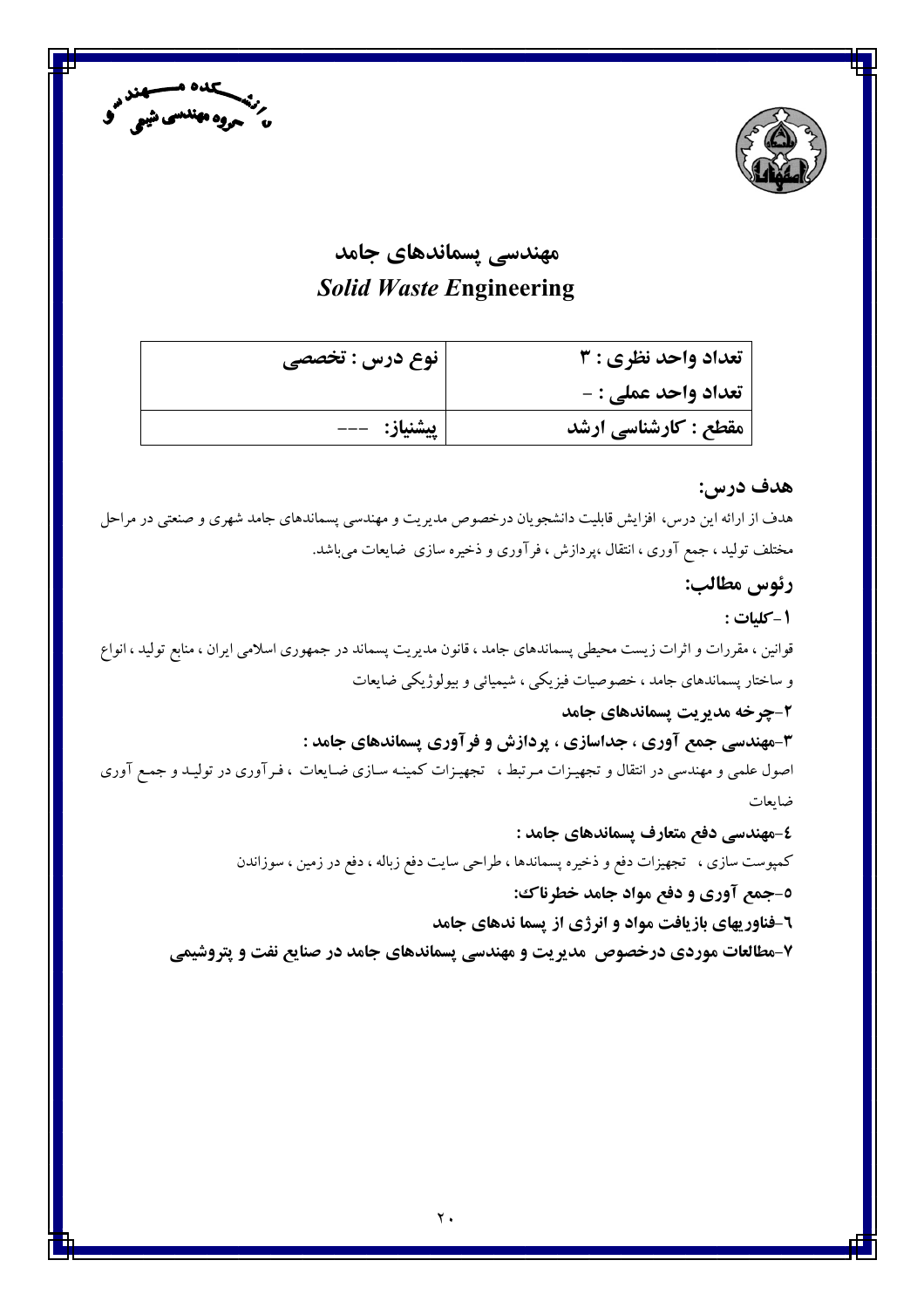| پروزه | آزمون نهایی | میان ترم | ارزشیابی مستمر |
|-------|-------------|----------|----------------|
|       |             |          |                |
|       |             |          |                |

بازديد : دارد

منابع اصلي:

1-W. A.Worrell, P. A.Vesilind, "Solid Waste Engineering", 2<sup>nd</sup> Ed., Cengage Learning, 2012

2-G. Tchobanoglous, "Handbook of Solid Waste Management", 2<sup>nd</sup> Ed., McGraw Hill, 2002

3-T. Letcher, D. Vallero, "Waste: A Handbook for management", 1<sup>st</sup> Ed., Academic Press, 2011

4-J. J. Perice, "Engineering the risks of hazardous wastes", 1<sup>st</sup> Edition, Elsevier Science, 2003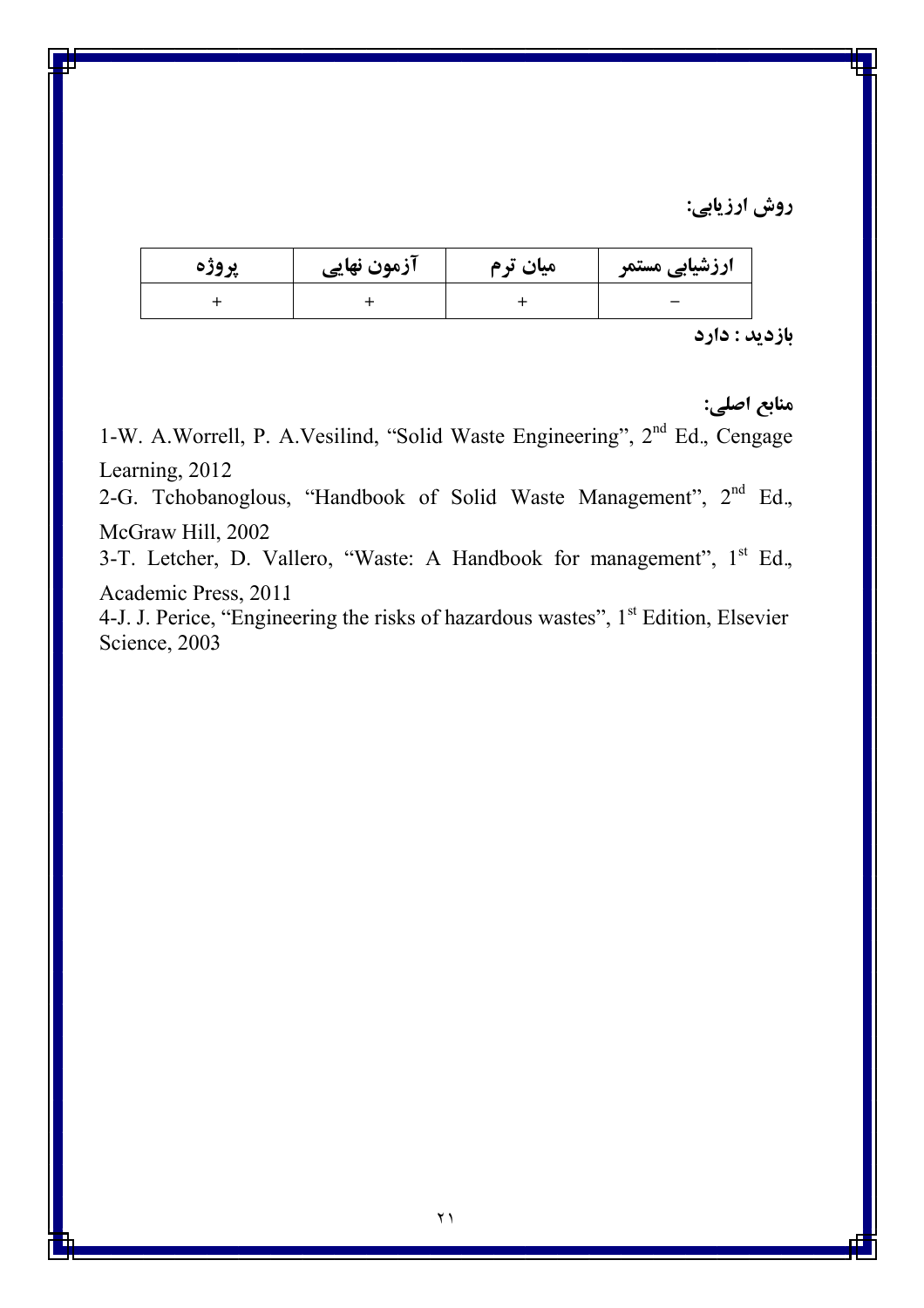



# فنآوري هاي تصفيه زيستي **Bioremediation Technologies**

| تعداد واحد نظري : 3  | نوع درس : اختیاری |
|----------------------|-------------------|
| تعداد واحد عملي : -  |                   |
| مقطع : کارشناسی ارشد | پیشنیاز:   ---    |

### هدف درس:

هدف از ارائه این درس، افزایش قابلیت دانشجویان درخصوص چگونگی رفع آلایندههای آلمی و خاص زیست محیطبی از منـابع آب و خاک به کمک فناوریهای نوین زیستی میباشد.

رئوس مطالب: ۱- کلیات ۲- بررسی فاکتورهای موثر در فناوریهای تصفیه زیستی منبع و غلظت آلایندهها؛ شیمی و سمیت آلاینـدههـا؛ حلالیـت، انتقـال، جـذب، انتشـار و فراریـت ترکیبـات آلاینـده ؛ شناسـایی، اندازه گیری و ردیابی آلایندهها ؛ خصوصیات فیزیکی، شیمیایی و میکروبیولوژی منابع آب ؛ شیمی و مکانیک خحاک در سـایت آلوده؛ استانداردهای زیست.حیطی؛ هیدرولوژی و هیدروژئولوژی منابع آب 3-میکروبیولوژی و ساز و کار حذف آلایندهها از منابع آب و خاک ٤-مهندسي فناوريهاي تصفيه زيستي درجا (In- Situ) تصفيه طبيعي؛ تصفيه مهندسي ( شامل : Biosparging; Biostimulation ;Bioaugmentation گياه پالايي ) 0-مهندسی فناوریهای تصفیه زیستی در خارج از محل (Ex- Situ) طراحي بيوراكتورهاي هوازي؛ طراحي بيوراكتورهاي بي هوازي **8-مطالعات موردی درخصوص ًرفع آلایند ه های نفتی از منابع آب و خاک به کمک تصفیه زیستی**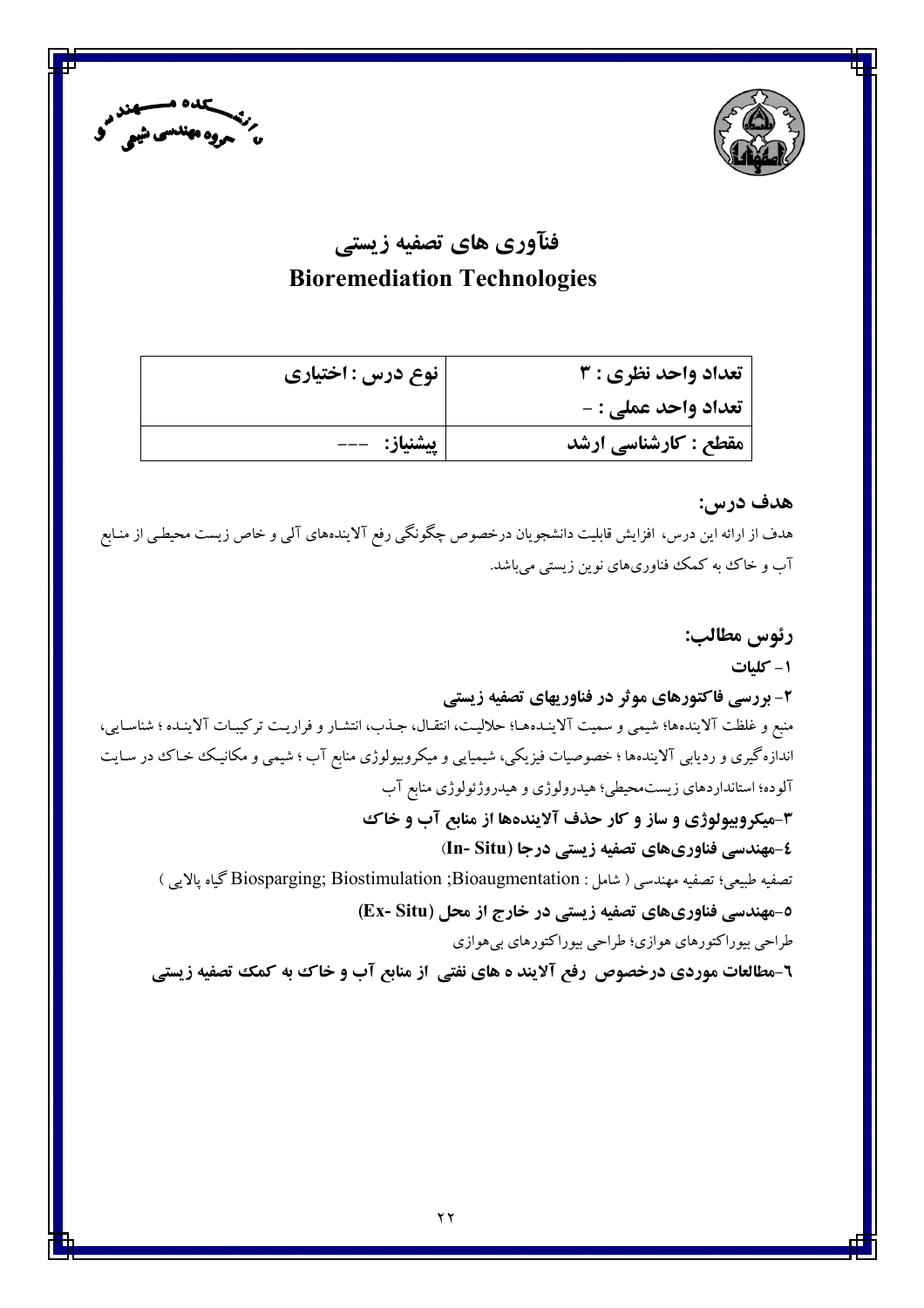| پروژه | ازمون نهایی | میان ترم | ارزشیابی مستمر |
|-------|-------------|----------|----------------|
|       |             |          |                |

### منابع اصلي:

1-S.N. Singh, R.D. Tripathi, "Environmental Bioremediation Technologies", Springer, 2006.

"Practical Environmental J.K.  $2-R.B.$  King, G.M. Long Sheldon, Bioremediation: The Field Guide", CRC-Press, 1998

3-D.L.Wise, D.J. Trantolo and E.J.Cichon, "Bioremediation of Contaminated Soils", Marcel Dekker Inc., 2000

4-D.Sheehan, "Bioremediation Protocols", Humana Press, 1997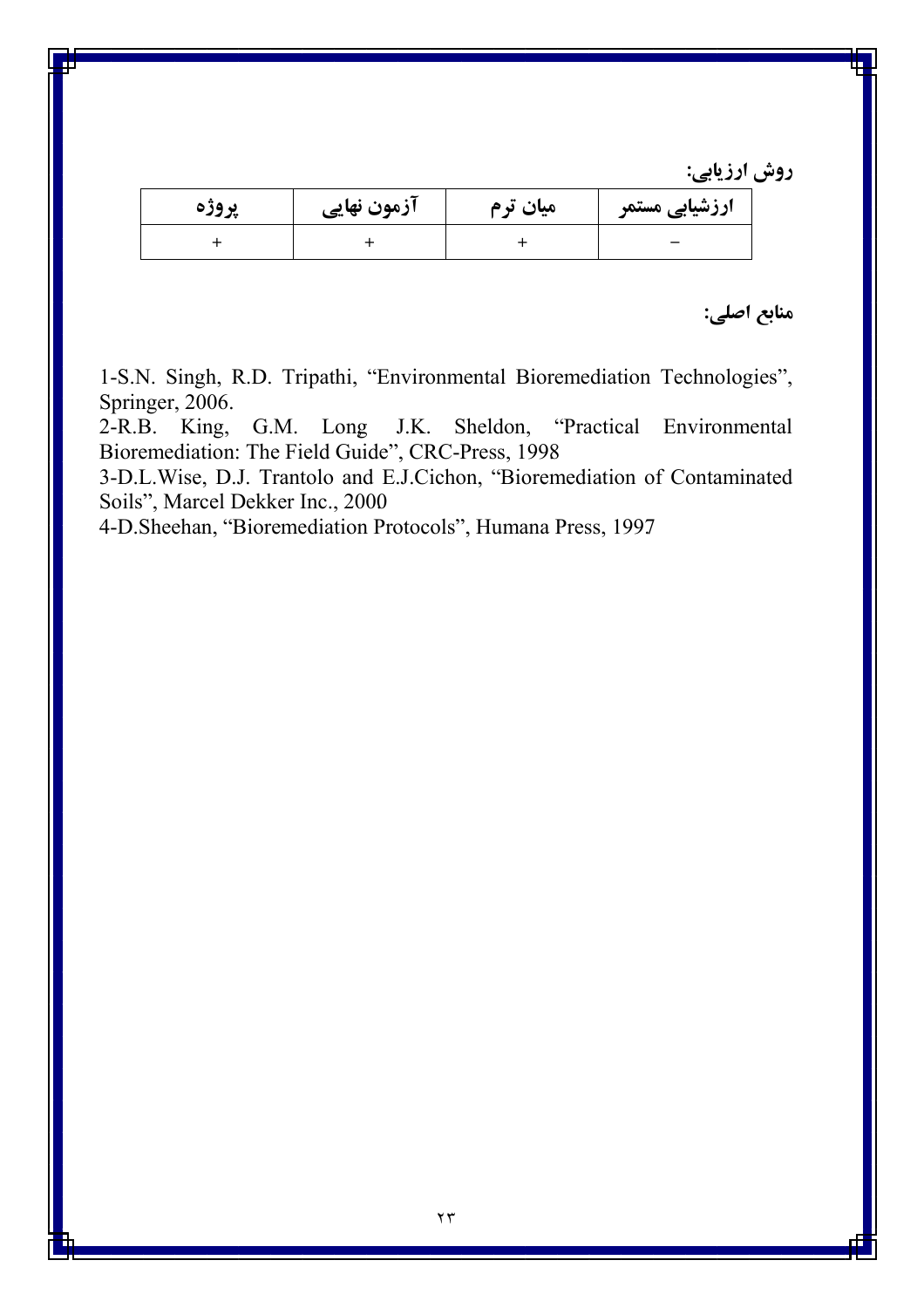



# آزمایشگاه کیفیت آب و فاضلاب **Laboratory of Water and Wastewater Quality**

| تعداد واحد نظری : -- | نوع درس : اختیاری |
|----------------------|-------------------|
| تعداد واحد عملي : 2  |                   |
| مقطع : کارشناسی ارشد | پیشنیاز:   ---    |

### هدف درس:

هدف از ارائه این درس، افزایش قابلیت دانشجویان در خصوص تجزیه و تحلیل شاخصهای کیفی آب و فاضلاب می باشـد کـه انتظار میرود در پایان دوره، دانشجویان مهارت لازم برای نحوه نمونه برداری ، تثبیت نمونه هـا ، انجـام آزمایشـات کیفـی آب و فاضلاب را كسب كرده باشند.

> رئوس مطالب: ۱- کلیات

ناخالصیهای موجود در آب و فاضلاب ، شاخصهای کیفی آب و فاضلاب ، استانداردهای کیفی آب و فاضلاب ، آزمایشـات کنترل کیفی آب و فاضلاب ، نحوه نمونه برداری ، تثبیت نمونه ها ، نگهـداری و ارسـال نمونـه هـا بـه آزمایشـگاه ، نحـوه انجـام آزمایشات ، تجزیه و تحلیل نتایج ، پایش کیفی آب و فاضلاب بصورت بهنگام

۲-انجام آزمایشات کیفی آب اندازه گیری غلظت کاتیونها ( شامل : کلسیم، منیزیم ، سدیم ، پتاسیم ، آهن ، منگنز ، فلزات سنگین) و آنیونها ( شامل : کربنات ، بیکربنات ، سولفات ، کلراید ، نیترات ، نیتریت )، سختی ، قلیائیت ، هدایت الکتریکی ، کل جامدات محلول ، جارتست

3-انجام آزمايشات كيفي فاضلاب اندازه گیری اکسیژن مورد نیاز شیمیایی ، اکسیژن مورد نیاز بیولوژیکی ، ازت کل کجلدال ، فسفر کل ، اکسیژن محلول ، غلظت زیست توده ،کل جامدات معلق، جامدات معلق قابل ته نشینی ،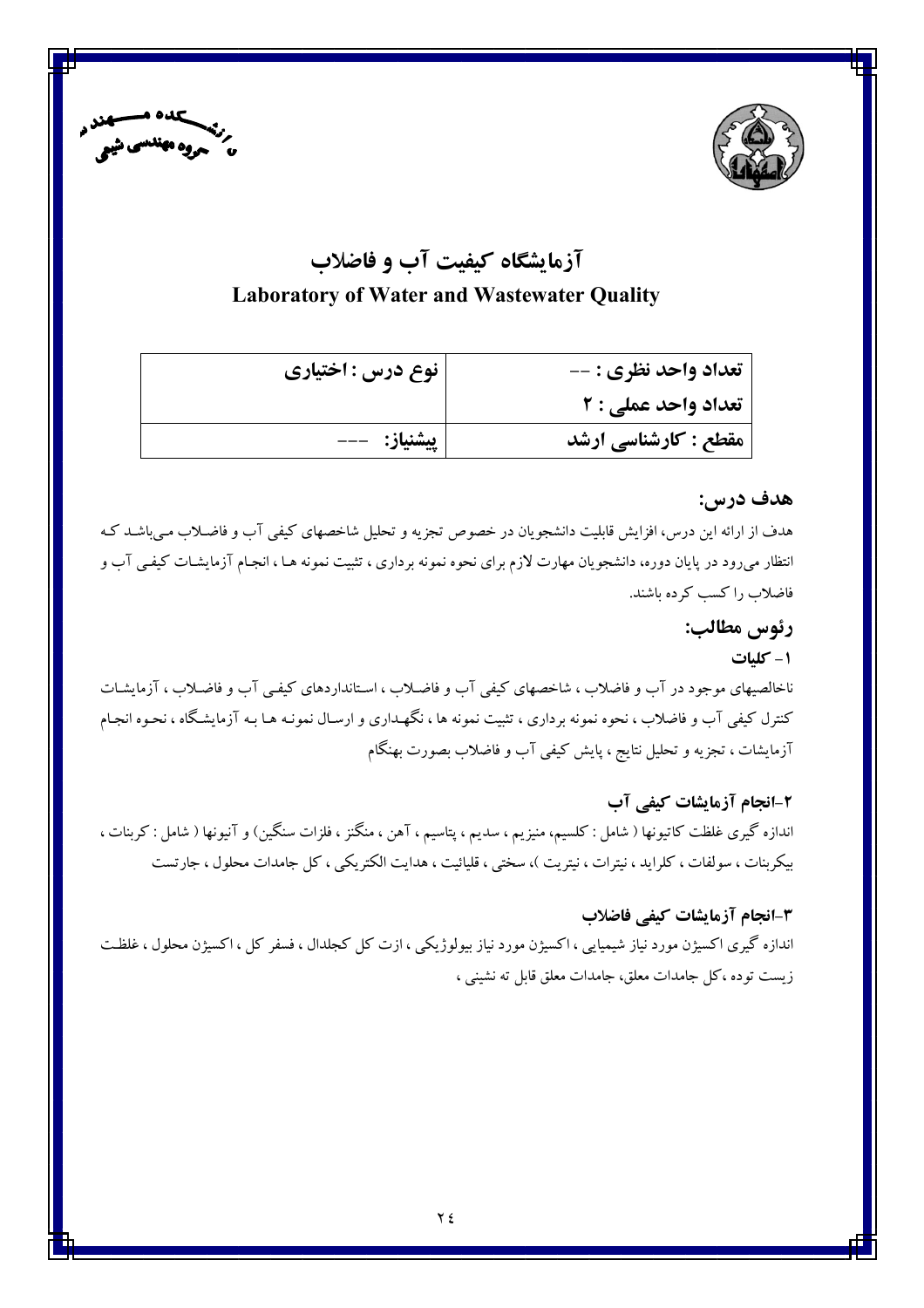| پروره | ازمون نهایی | میان ترم | ارزشیابی مستمر |
|-------|-------------|----------|----------------|
|       |             | ----     |                |

منابع اصلي:

1-A.D. Eaton, L.S. Clesceri, E.W. Rice, A.E. Greenberg (Editors), "Standard Methods for the Examination of Water and Wastewater", 21<sup>th</sup> Ed, APHA-AWWA-WEF, 2005.

2-G.Tchobanoglous, "Wastewater Engineering. Treatment. Disposal.Reuse", 4<sup>th</sup> Ed., Mc Graw – Hill, 2004 Metcalf & Eddy).<br>3-AWWA, "Water Quality & Treatment", 6<sup>th</sup> Ed., Mc Graw- Hill, 2011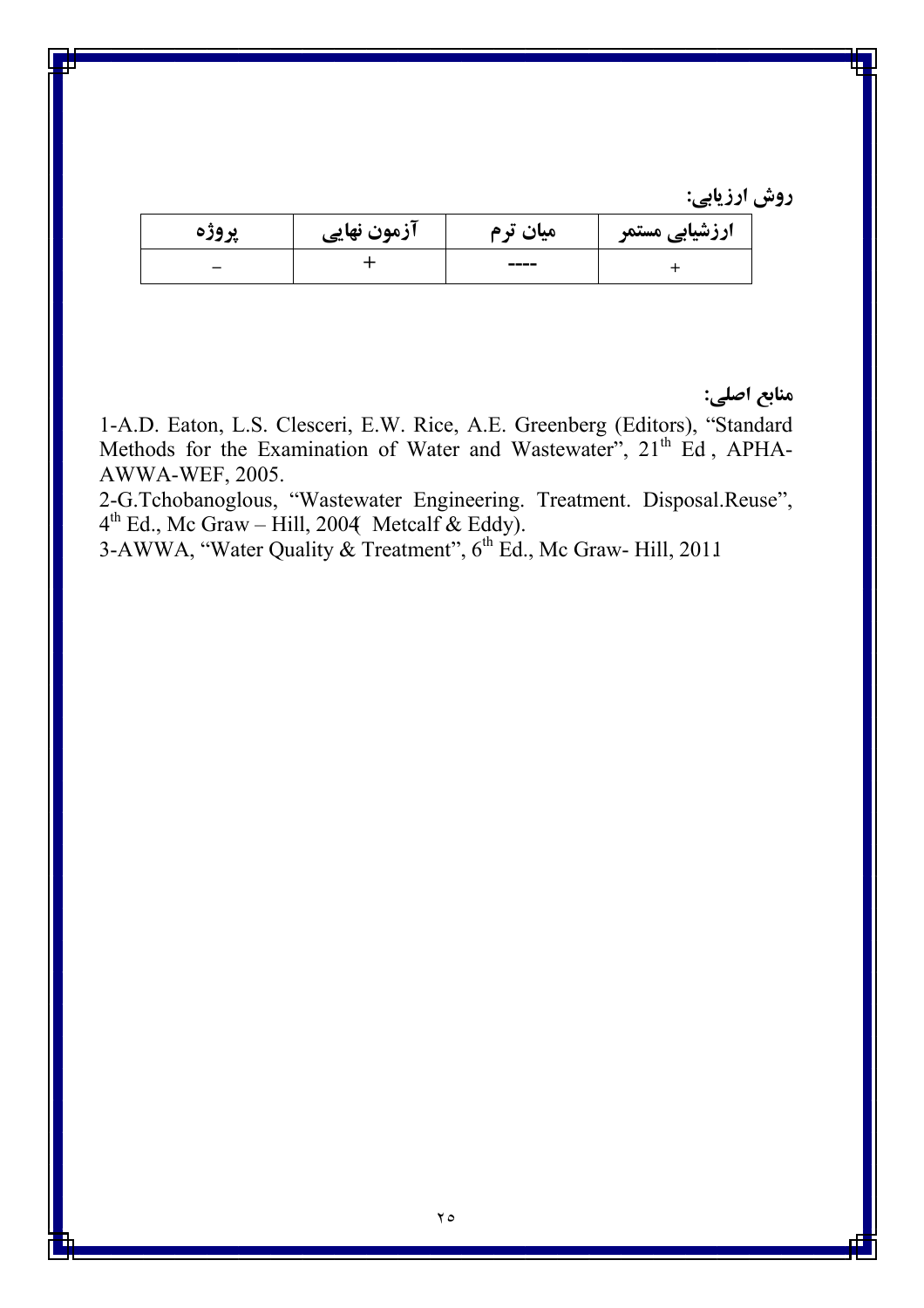



# علوم وفناوري ايروسول **Aerosol Science and Technology**

| نوع درس : اختیاری | تعداد واحد نظری : ۲        |
|-------------------|----------------------------|
|                   | <b>تعداد واحد عملي : -</b> |
| پیشنیاز: ---      | مقطع : کارشناسی ارشد       |

### هدف درس:

هدف از ارائه این درس افزایش معلومات دانشجویان در خصوص مفاهیم ایروسول، فناوریهای ایروسول، روشهای تشکیل، انتقال و کنترل ایروسول ها می باشد. شناخت رفتارهای هیدرودینامیکی جریان های دوفازی رقیق و کاربردهای فناورانه ایرسول ها از دیگر اهداف این درس می باشد.

رئوس مطالب :

### 1-كليات

مقدمه ای بر علوم ایروسول و اهمیت آن در مباحث زیست محیطی ً و فناوری ، مشخصه سازی ذرات، اندازه و تو زیع اندازه ایرسول ها و کاربرد مباحث آماری در علوم ایروسول ۲-روشهای تشکیل ایروسول ها ۳-خواص الکتریکی و نوری ذرات ٤-روشهای مدرن اندازه گیری ایروسول ها وتحلیل داده ها ٥-روشها و ساز و کارهای انتقال ایروسول ها **1-ديناميک ايروسول ها و مدلسازي هيدروديناميکي جريان هاي دوفازي رقيق** ۷-کاربردهای فناورانه ایروسول ها در صنعت و طراحی برخی سامانه های نمونه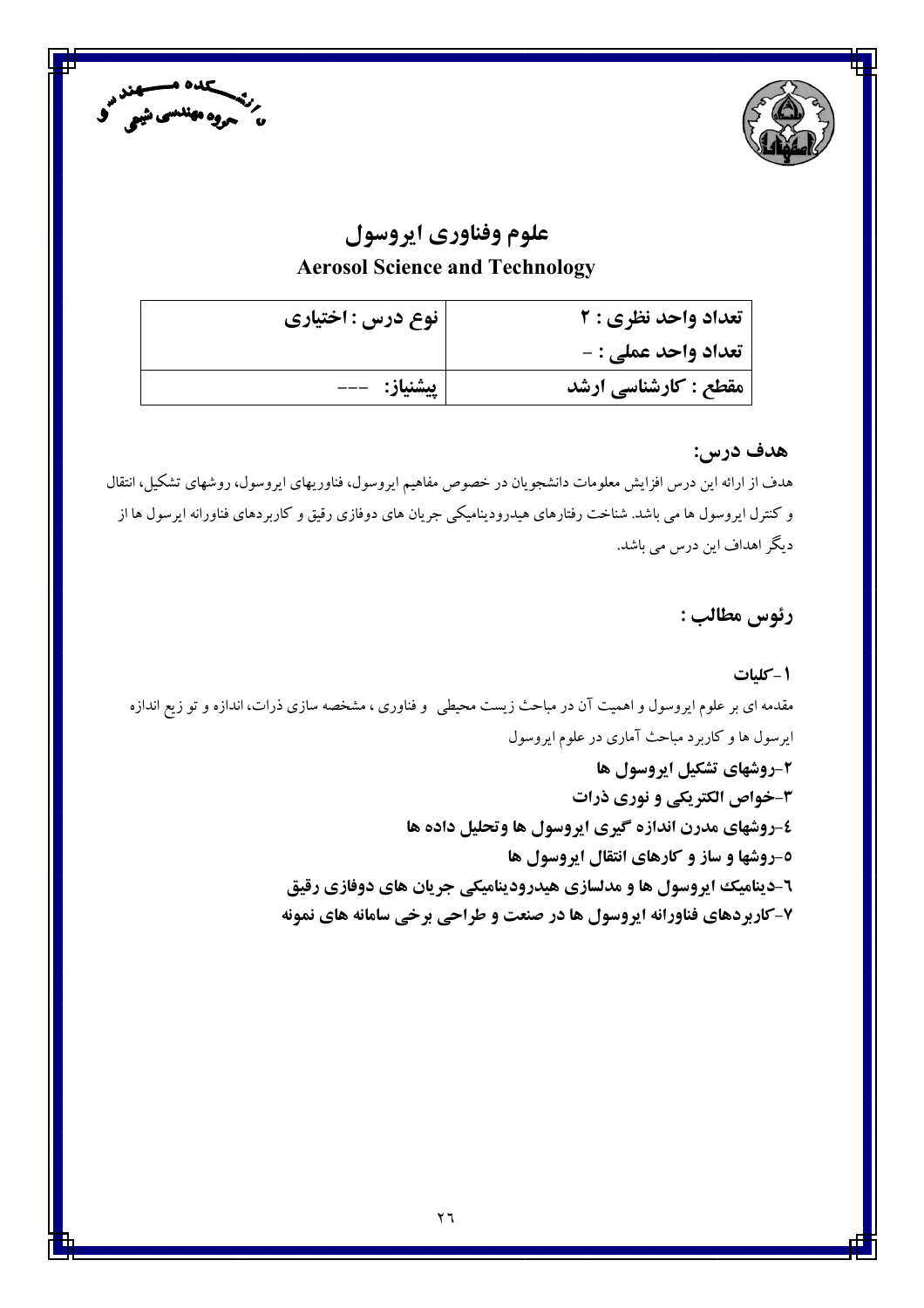| پروژه | آزمون نهایی | میان ترم | ارزشیابی مستمر |
|-------|-------------|----------|----------------|
|       |             |          | __             |

## منابع اصلي :

1-W.C. Hinds, "Aerosol Technology: Properties, Behavior, and Measurement of Airborne Particles,"  $2<sup>nd</sup>$  Ed., John Wiley & Sons, New York, 1999

2-S.K. Friedlander, "Smoke, Dust, and Haze: Fundamentals of Aerosol Dynamics," 2<sup>nd</sup> Ed., Oxford University Press, New York, 2000

3-P.C. Reist, "Aerosol Science and Technology," 2<sup>nd</sup> Ed, McGraw-Hill, New York, 1993

4-J.H. Seinfeld and S.N. Pandis, "Atmospheric Chemistry and Physics: From Air Pollution to Climate Change," John Wiley & Sons, New York, 1998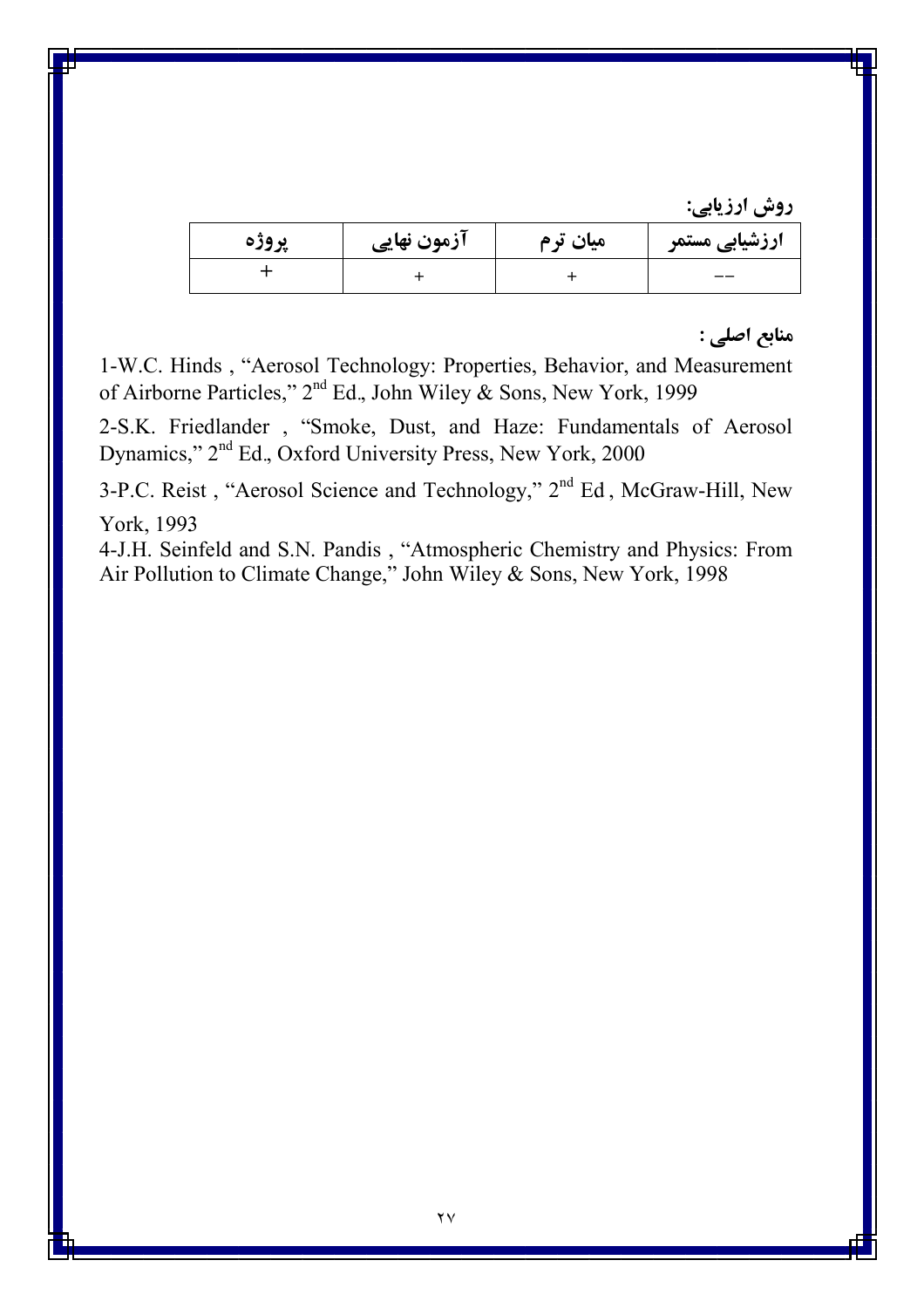



# تصفيه يسابهاي صنعتي **Industrial Wastewater Treatment**

| تعداد واحد نظري : 3  | نوع درس : اختیاری |
|----------------------|-------------------|
| تعداد واحد عملي : -  |                   |
| مقطع : کارشناسی ارشد | پیشنیاز:   ---    |

### هدف درس:

هدف از ارائه این درس، افزایش قابلیت دانشجویان در خصوص تجزیه و تحلیل سامانه های تصفیه فاضلابهای صنعتی می باشد که انتظار میرود در پایان دوره، دانشجویان مهارت لازم برای طراحی و رفع مشکلات مرتبط با واحدهای مختلف یک تصـفیه خانـه فاضلاب صنعتی را کسب کرده باشند.

> رئوس مطالب: ١- كليات کیفیت آب و فاضلاب در صنایع ، مدیریت آب و فاضلاب در صنایع ۲- طراحی فرآیندهای فیزیکی ، شیمیائی و زیستی در تصفیه فاضلابهای صنعتی چربی گیر، فیلتراسیون ، ازن زنبی ، فتو اکسیداسیون ، تصفیه بی هوازی ، اختیاری و حوضچه های هوادهی ٣-فرآيند هاي نوين تصفيه فاضلاب صنايع غذايي لبنیات ، فرآورده های گوشتی ، کشتارگاهها ، نوشابه سازی ، کنسروسازی ٤-فرآيند هاي نوين تصفيه فاضلاب صنايع نساجي ریسندگی و بافندگی ، رنگرزی ، چاپ روی پارچه ٥-فرآيند هاي نوين تصفيه فاضلاب صنايع فلزي ٦-فرآيند هاي نوين تصفيه فاضلاب صنايع شيميائي ۷-فرآیند های نوین تصفیه فاضلاب صنایع نفت ، گاز و پتروشیمی ٨-تصفيه فاضلاب شهر كهاي صنعتي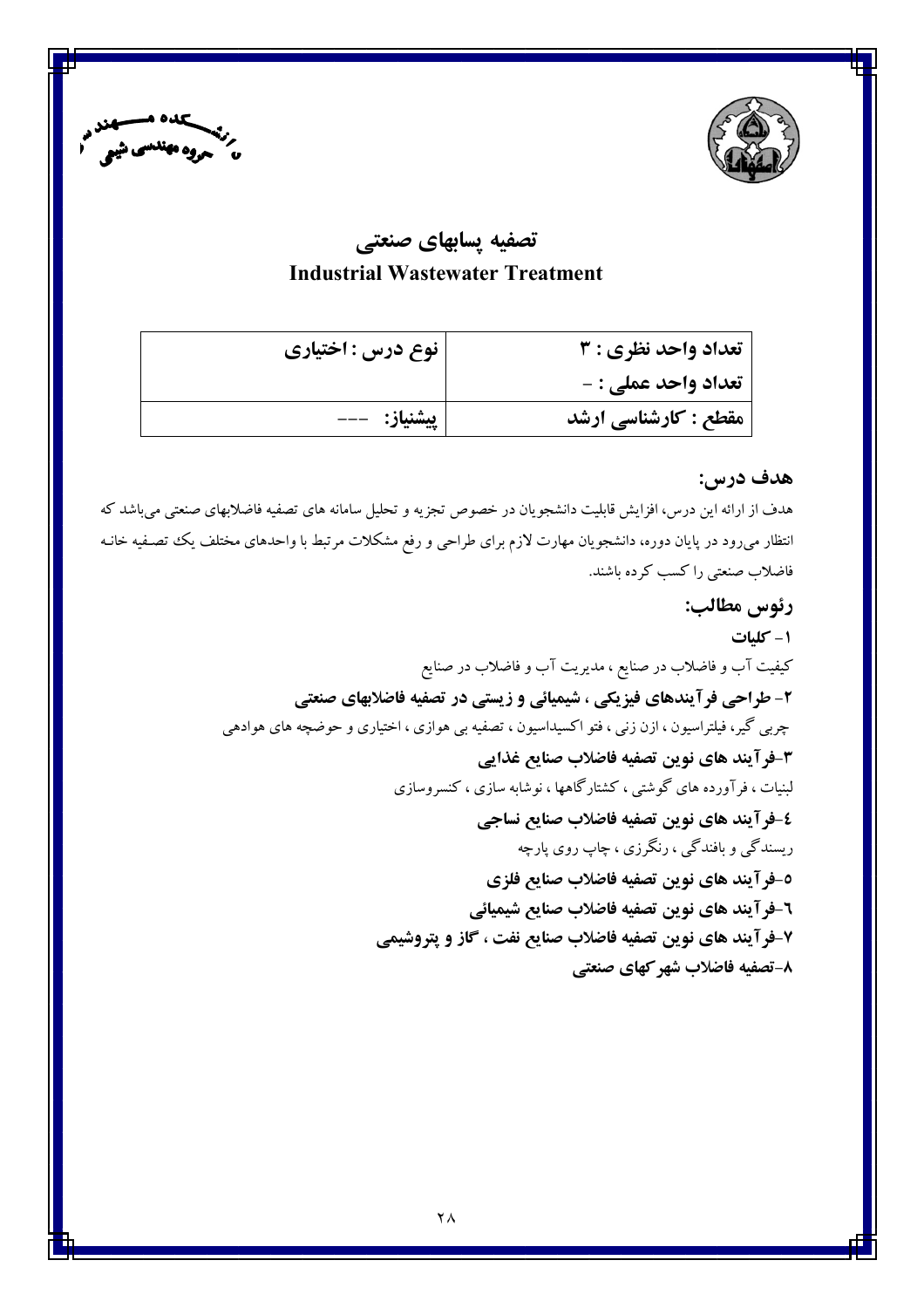| پروژه | آزمون نهایی | میان ترم | ارزشیابی مستمر |
|-------|-------------|----------|----------------|
|       |             |          |                |

بازديد : دارد

منابع اصلي:

1. W. W. Jr.Eckenfelder, "Industrial Water Pollution Control", 3rd Ed, Mc  $Graw - Hill$ , 2000

Federation "Industrial Environment  $(WEF),$ 2. Water Wastewater Management, Treatment, and Disposal",  $3<sup>rd</sup>$  Ed, Mc Graw – Hill, 2008

3. N. W. Gern, "Industrial Wastewater Treatment", Imperial College Press, 2006.

4. G. Tchobanoglous, "Wastewater Engineering. Treatment. Disposal. Reusë,  $4^{th}$  Ed, Mc Graw – Hill, 2004 Metcalf & Eddy).

5. N.P.Cheremisinoff, "Handbook of water and wastewater treatment technologies", Butterworth-Heinemann, 2002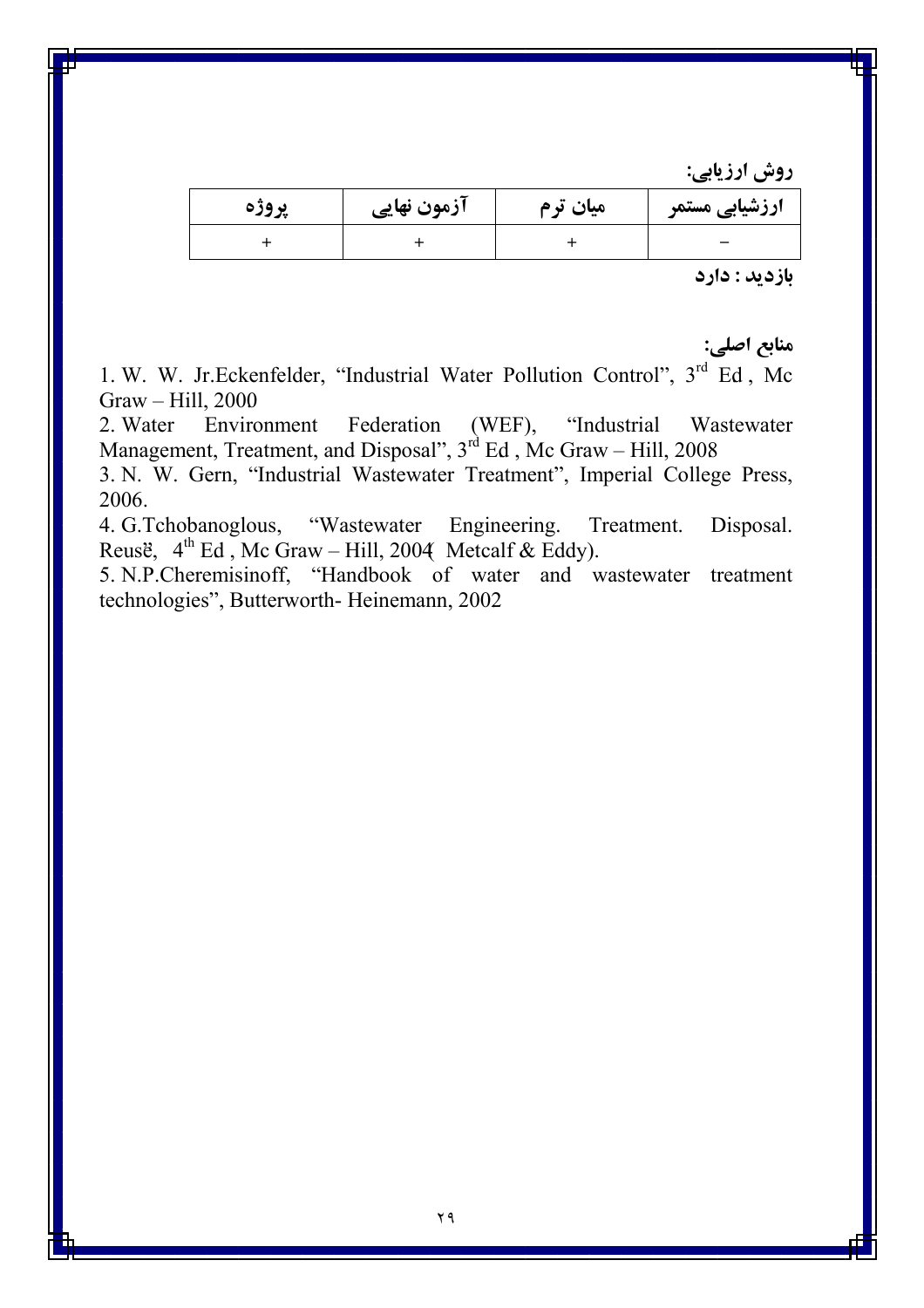



# ایمنی ، بهداشت و محیط زیست **Health, Safety and Environment**

| نوع درس : اختیاری | تعداد واحد نظري : ٢  |
|-------------------|----------------------|
|                   | تعداد واحد عملي : -  |
| پیشنیاز: ---      | مقطع : كارشناسي ارشد |

هدف درس:

مجموعه آموزشها ، تدابیر ، فنون ، شیوه ها و اصولی را در بر می گیرد که با بکار بردن آنها میتوان نیروی انسانی و سرمایه را در مقابل خطرات مختلف و محتمل در محیط کاری به نحو موثری حفظ و حراست نمود.

رئوس مطالب : ۱- ایمنی: حوادث ناشی از کار ، مواد خطرناک و شرایط خطر ، علائم ایمنی ، آئین نامه های حفاظتی ، آنالیز ایمنی در فرآیند ، منابع تولید احتراق ، خطرات سیستم های الکتریکی ، طراحی تجهیزات ایمنی و عملکرد ایمن ، مدلهای نشت و انتشار مواد سمی ، طراحی در راستای جلوگیری از آتش و انفجار و تجهیزات ایمنی ، تشخیص مخاطرات ، مدیریت ریسک

٢- بهداشت: بیماریهای ناشی از کار ، طب صنعتی ، پرتوها و تشعشعات ، سر و صدا ، ارگونومی در صنعت ، طراحی تجهیزات با رویکرد حداقل عوارض بهداشتي ٣- محيط زيست:

آلایند ه های زیست محیطی ، قوانین و مقررات زیست محیطی ، ارزیابی زیست محیطی ، طراحی فرآیندها با رعایت اصول زيست محيطى

٤- مطالعات موردي در صنا يع نفت ، گاز و پتروشيمي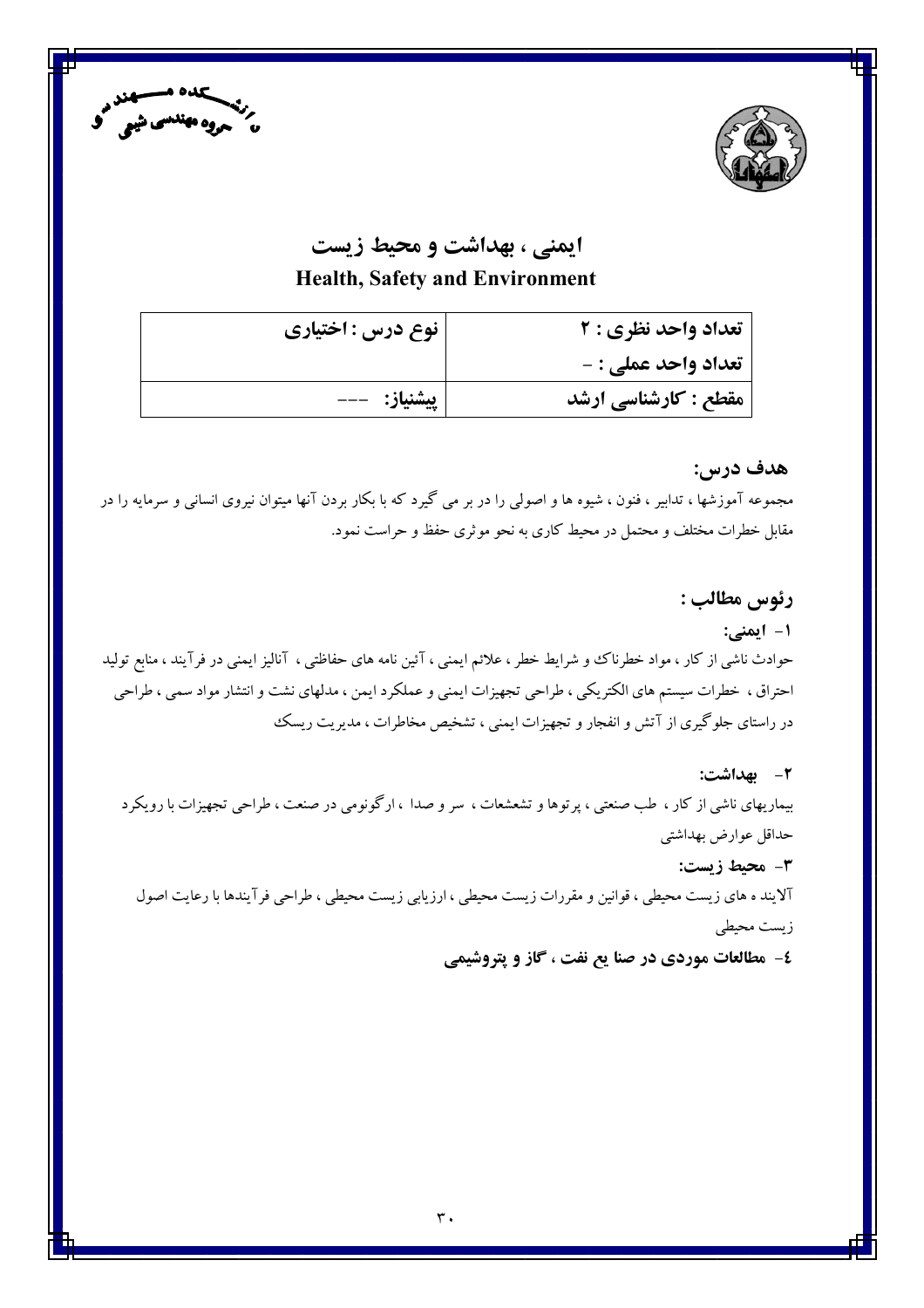| پروژه | آزمون نهایی | میان ترم | ارزشیابی مستمر |
|-------|-------------|----------|----------------|
|       |             |          | --             |

منابع اصلي :

1-D. W. Green and R. H. Perry, "Perry's Chemical Engineers' Handbook, 8<sup>th</sup> Ed, McGraw Hill, 2008.

2-"Guidelines for Risk Based Process Safety", Center for Chemical Process Safety of the American Institute of Chemical Engineers, 2007 3-D. A. Crowl and J. F. Louvar, "Chemical Process Safety: Fundamentals<br>with Applications", 2<sup>nd</sup> Ed., Prentice Hall, 2002.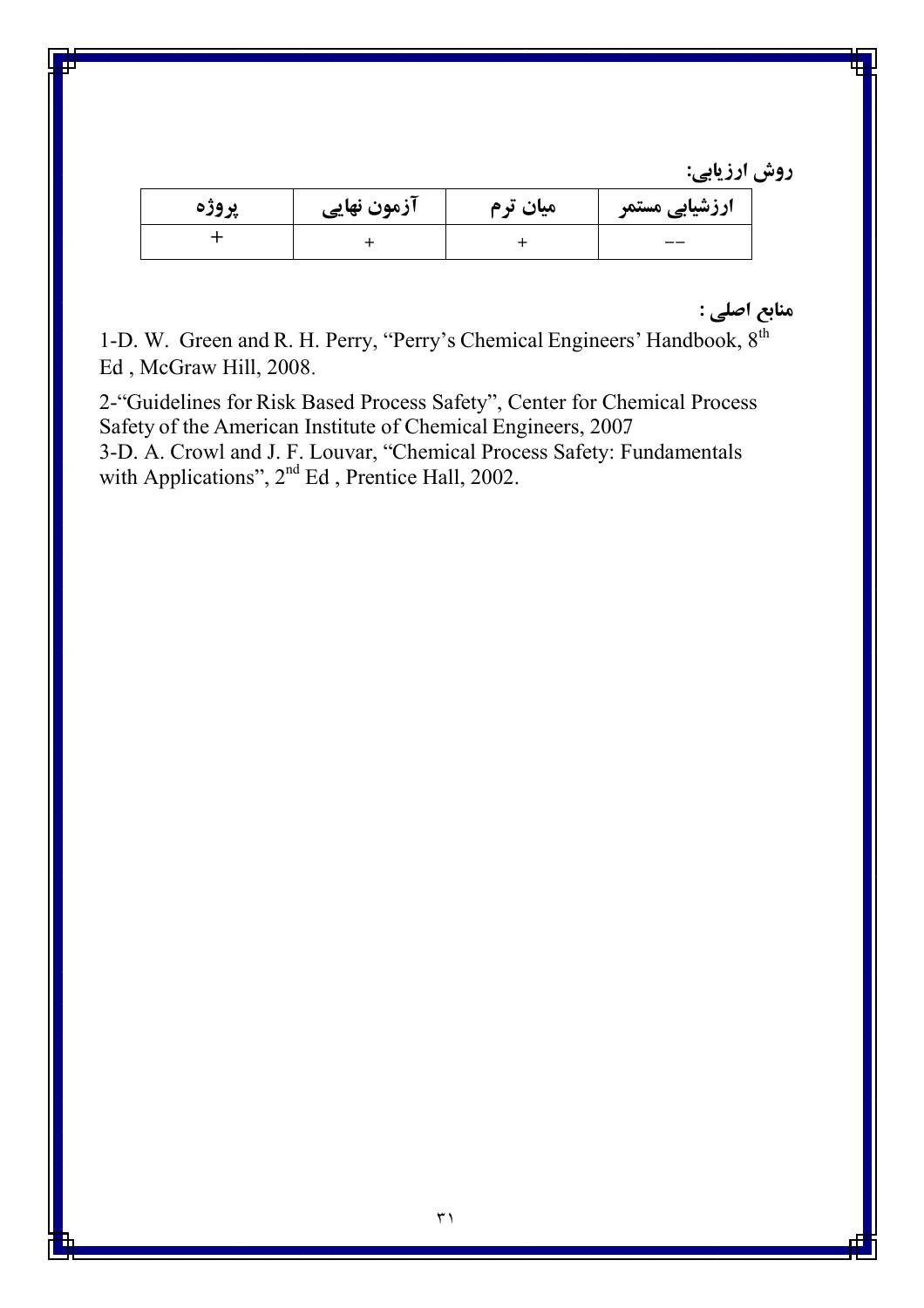



# سمينار

## Seminar

| تعداد واحد نظري : 2        | نوع درس : اختیاری |
|----------------------------|-------------------|
| <b>تعداد واحد عملي : -</b> |                   |
| مقطع : کارشناسی ارشد       | پیشنیاز: ---      |

# هدف درس: آمادگی دانشجو برای بکارگیری مباحث آموخته شده در مقطع کارشناسی ارشد جهت انجام یک پروژه مرتبط با مهندسی محیط زيست است.

## رئوس مطالب :

رئوس مطالب مورد بررسی توسط استاد راهنمای پروژه دانشجو تهیه و تنظیم میشود. وظایف دانشجو: ارائه گزارش کتبی و ارائه شفاهی

روش ارزيابي:

| پروژه | آزمون نهایی | میان ترم | ارزشیابی مستمر |
|-------|-------------|----------|----------------|
|       |             |          |                |

منابع اصلي :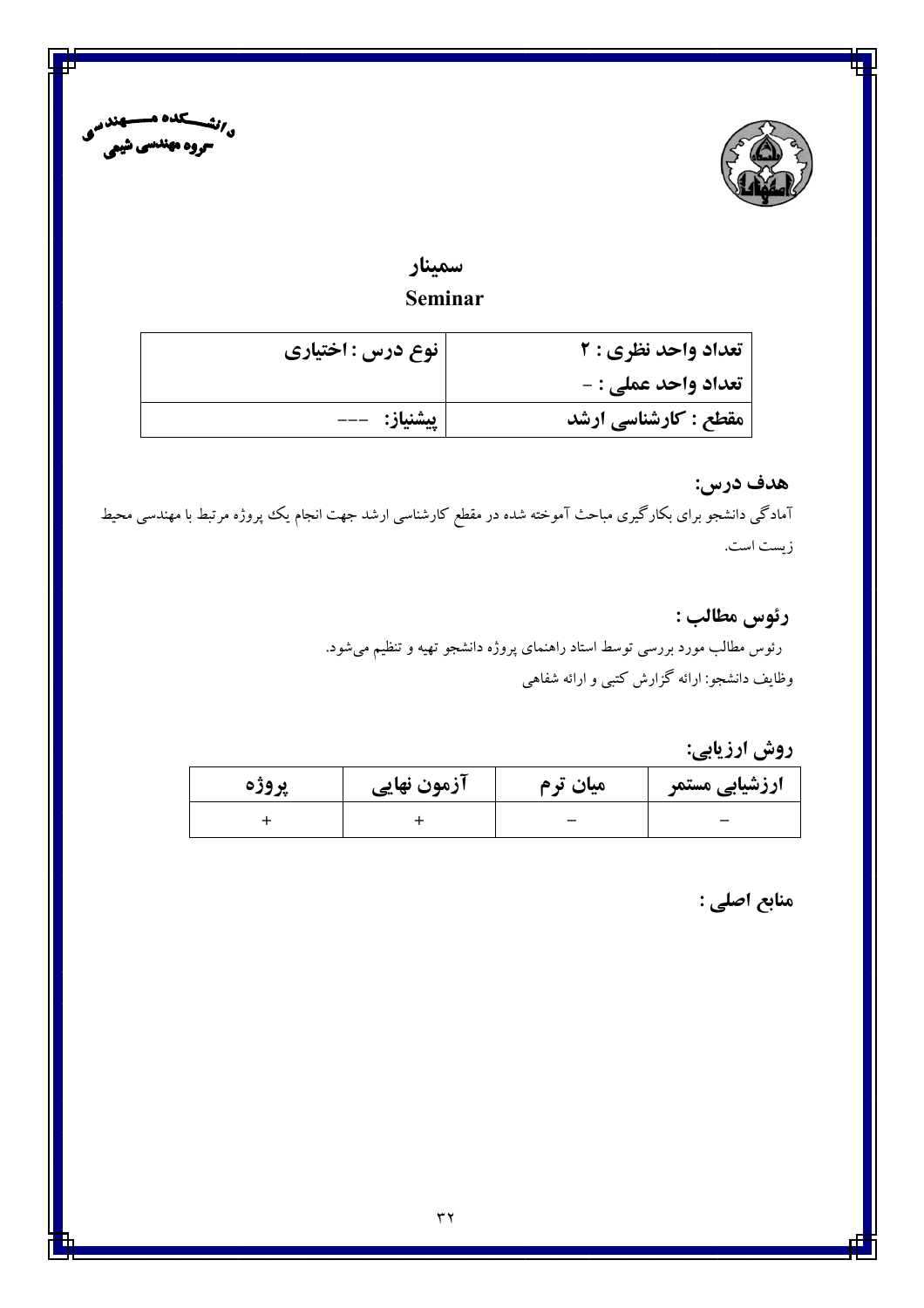



# روش تحقيق **Research Method**

| تعداد واحد نظري : ١         | نوع درس : اختیاری |
|-----------------------------|-------------------|
| تعداد واحد عملي : -         |                   |
| <b>مقطع : کارشناسی ارشد</b> |                   |

### هدف درس :

هدف از این درس فراگیری روش صحیح اجرای یک تحقیق شامل جمع آوری اطلاعـات، اعتبـار سـنجی اطلاعـات و گـزارش نویسی می باشد. مطالب ارائه شده در این درس می تواند یک بستر عملی برای اجرا نمودن صحیح پروژه هـا و ارائـه راهکارهـای مناسب جهت جمع آوري اطلاعات مورد نياز دانشجويان را فراهم نمايد.

> رئوس مطالب : ١- مقدمه ( تعريف تحقيق، انواع تحقيق) ۲- برنامه ریزی لازم برای انجام تحقیق ۳- معرفی زمینههای تحقیق در مهندسی شیمی ٤- منابع تحقيق ٥- استفاده مؤثر از اينترنت ٦- آشنایی با مجلات علمی- پژوهشی و ثبت اختراعات ۷- روند انجام طرحهای تحقیقاتی آزمایشگاهی و یا نظری – طراحی آزمایشها ،تدارک مواد و تجهیزات ، انجام آزمایشها، تحلیل نتایج – انتخاب مدل ، برنامه نویسی ، ارزیابی مدل و نتیجه گیری ۸- نحوه تهیه طرح پیشنهادی، مقاله و پایان نامه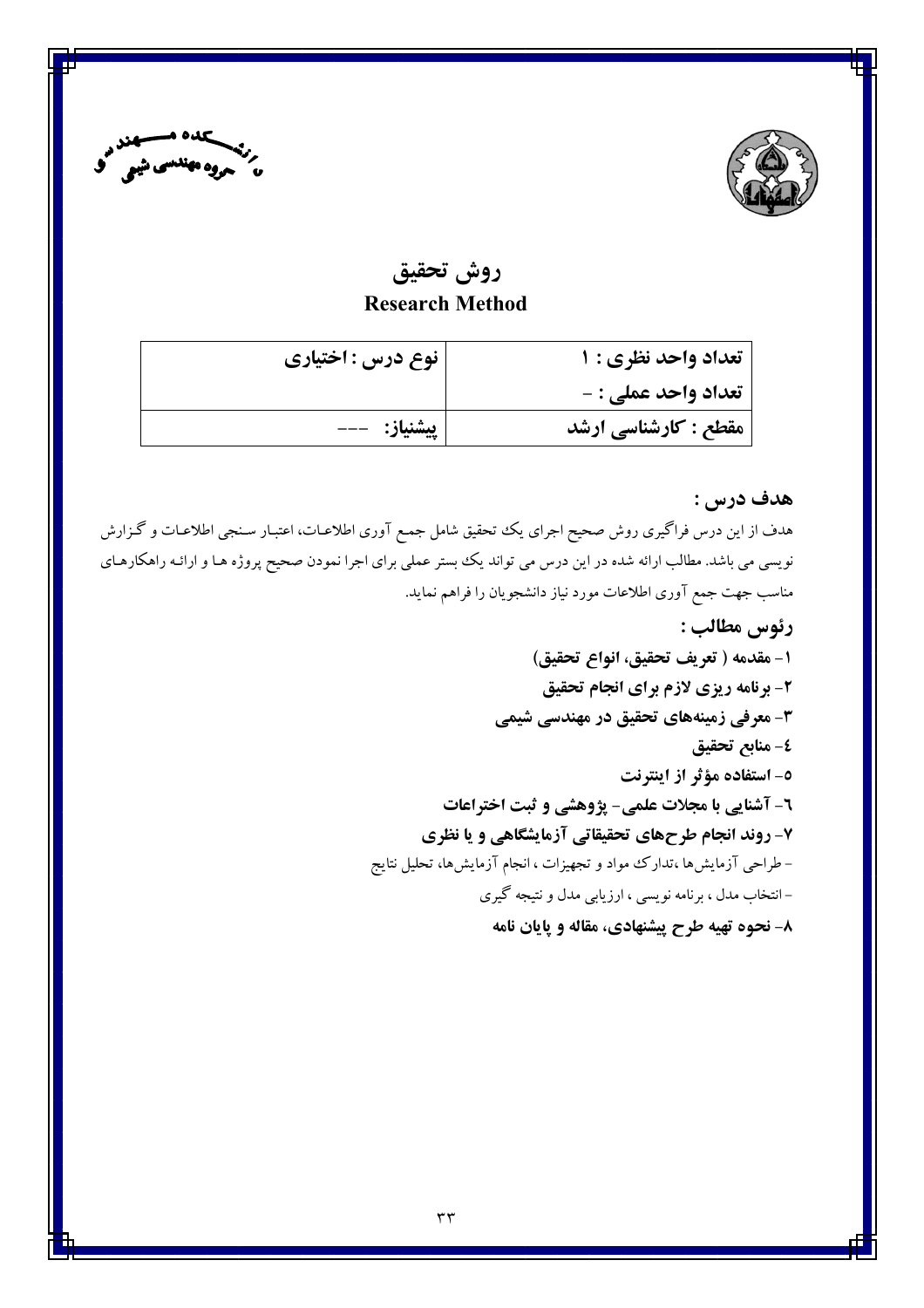| پروژه* | پایان ترم | میان ترم | ارزشیابی مستمر |
|--------|-----------|----------|----------------|
|        |           |          |                |
|        |           |          |                |

\*تهیه یک گزارش علمی در یکی از موضوعات مهندسی شیمی –مهندسی محیط زیست و ارائه در کلاس

4- R. R. Powell and L. S. Connaway, "Basic Research Methods for Librarians",  $4^{\text{th}}$  Ed (Library and Information Science Text Series), 2004.<br>5- R. K. Yin, "Case Study Research, Design, and Methods",  $3^{\text{rd}}$  Ed, Sage  $4-$ Publications, 2002.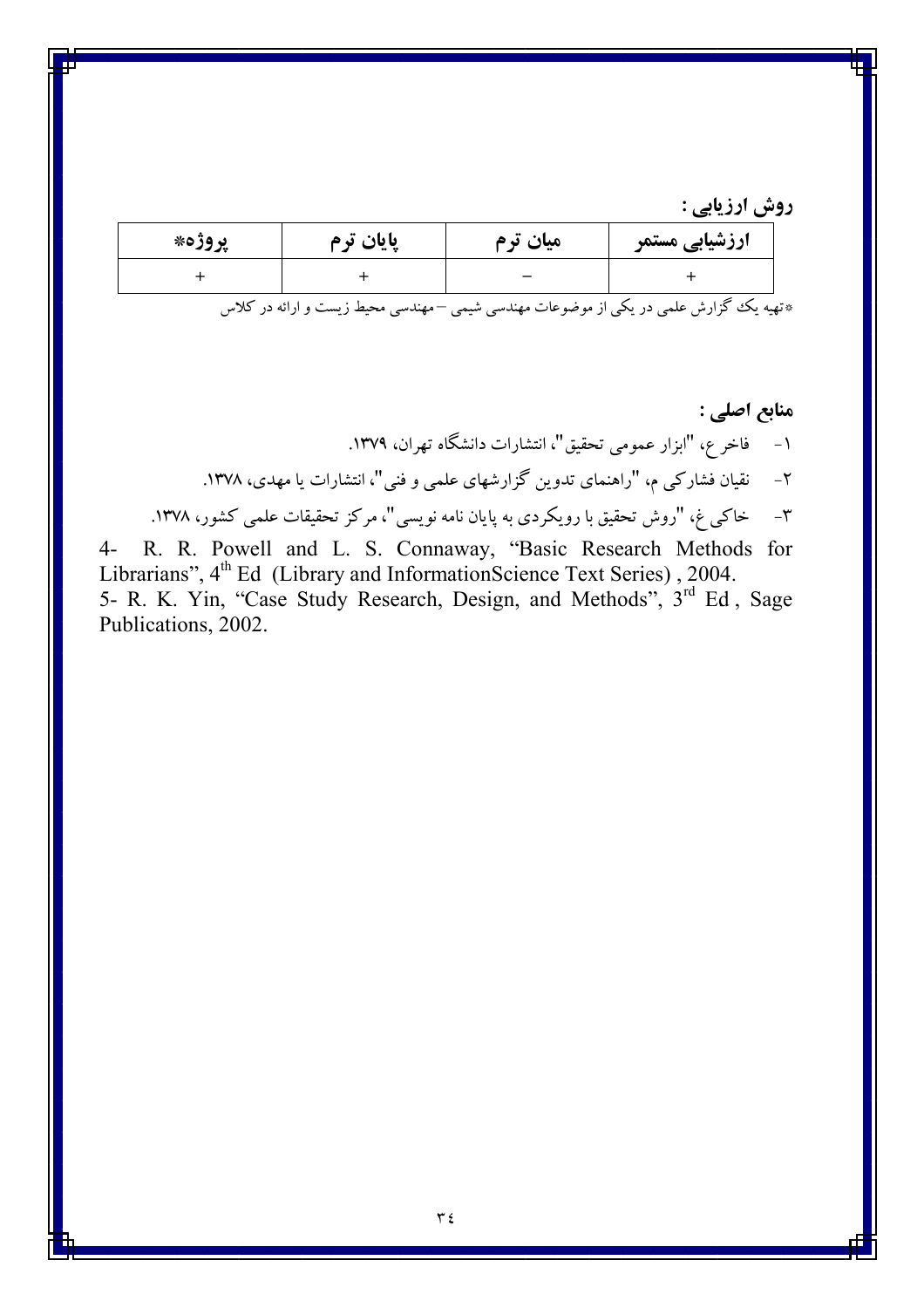



# مهندسی ارزش **Value Engineering**

| تعداد واحد نظري : 2  | ٔ نوع درس : اختیاری |
|----------------------|---------------------|
| تعداد واحد عملي : -  |                     |
| مقطع : کارشناسی ارشد | پیشنیاز:   ---      |

### هدف درس:

آشنائی دانشجویان با مهندسی ارزش بعنوان یک تکنیک مدیریتی است که کارایی آن در عمل به اثبات رسیده و با برخورد سیستماتیک و نظام یافته، برای ایجاد تعادل میان هزینه و کیفیت یک محصول یا خدمت و با توجه به کاهش اثرات مخرب زیست محیطی یک پروزه تلاش نمایند.

### رئوس مطالب :

١- كليات:

ضرورت توجه به مهندسی ارزش، تاریخچـه و سـیر تحـولات در مهندسـی ارزش ، تعـاریف مهندسـی ارزش ، برنامـه کـار مهندسی ارزش ، جایگاه قانونی ، بیان تجارب و دستاوردهای بکارگیری مهندسی ارزش ۲- تشریح مفاهیم پایه ای مورد استفاده در مهندسی ارزش و اصول بنیادین آن

- 3- تشریح ارتباط دو جانبه ی مهندسی ارزش و مدیریت کیفیت
- ٤- تشریح روش ها و تکنیک های مورد استفاده در تحلیل و ارتقای ارزش
	- ٥- تشریح مراحل اجرای مهندسی ارزش

سازماندهي اطلاعات ، تحليل كاركرد، خلاقيت ، ارزيابي ، بسط و توسعه

٦- مهندسي ارزش يک يروزه:

گزارش پروژه و دریافت نقطه نظرات اعضا تیم مهندسی ارزش ، تهیه خلاصه طرح و مشخص کردن محدوده کاری، معیارهای تصمیم گیری، محدودیتها ، ادامه تهیه خلاصه طرح اولیه و مشخص کردن معیارهای طراحی ، تشریح فاز تحلیل کارکرد ، تهیه مدل هزینه-مشخص کردن کارکرد اجزاء ، سازماندهی کارکردها- ترسیم دیاگرام FAST، تشریح تئوریهای فاز خلاقیت ، انجام کار گروهی ارائه ایدهها ، غربال کردن اولیه ایدهها، انتخاب ایدههای مناسب و توصیههای پیشنهادی ، کارگروهی <sup>—</sup> تشریح روش Smart و ارزیابی مجدد ایدهها، ارزیابی ایدهها ، انتخاب ایدههای مناسب برای بسط و توسعه، تقسیم اعضای تیم جهت بسط و توسعه ایدهها ، بسط و توسعه ایدهها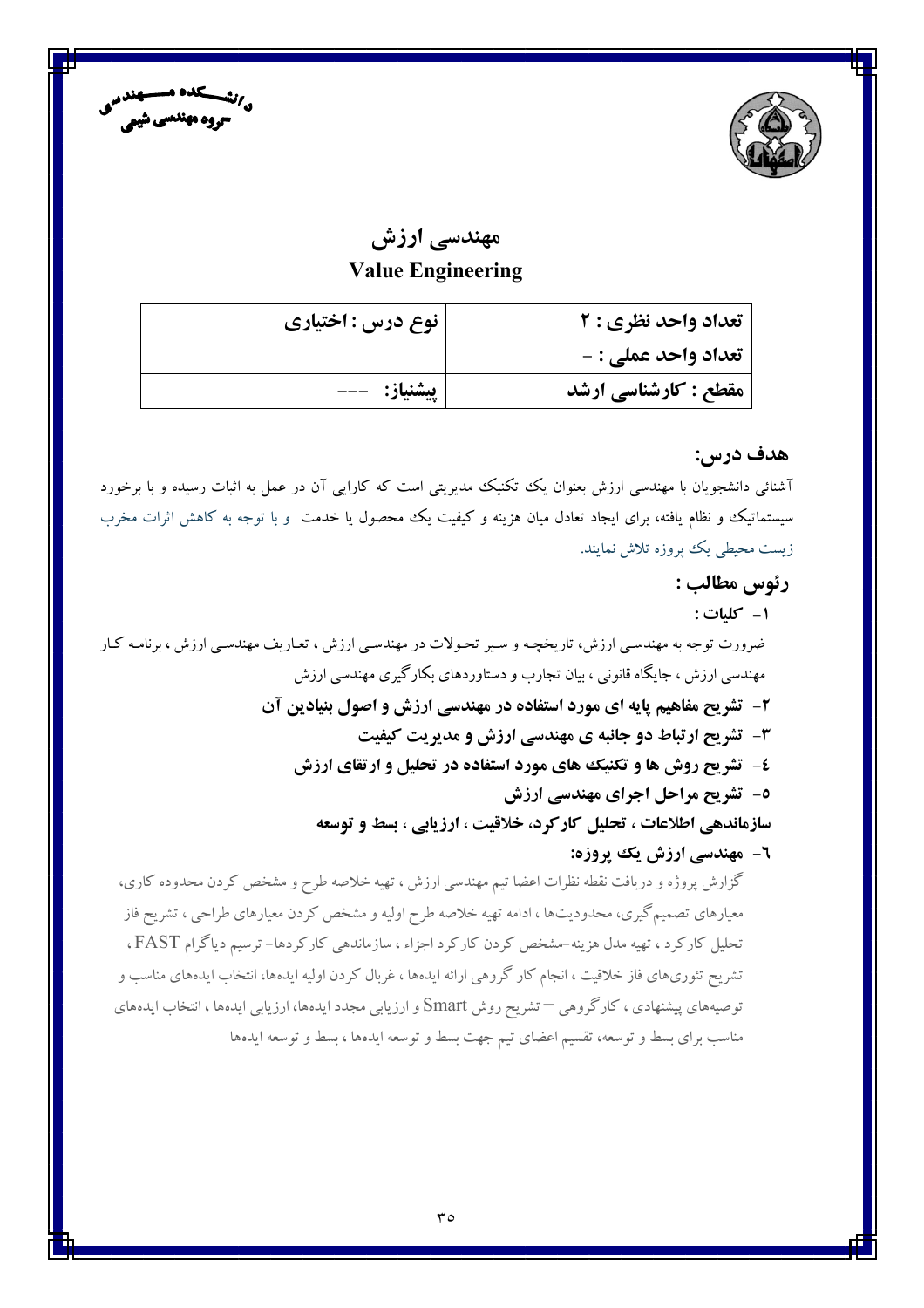| پروژه | ازمون نهایی | میان ترم | ارزشیابی مستمر |
|-------|-------------|----------|----------------|
|       |             |          |                |

منابع اصلي :

1-R. Park, "Value Engineering: A plan for invention", First Edition, CRC Press LLC, 1998.

2-A.K. Mukhopadhyaya, "Value Engineering Mastermaind: From concept to value engineering certification", First Edition, Response Books, 2009  $3-$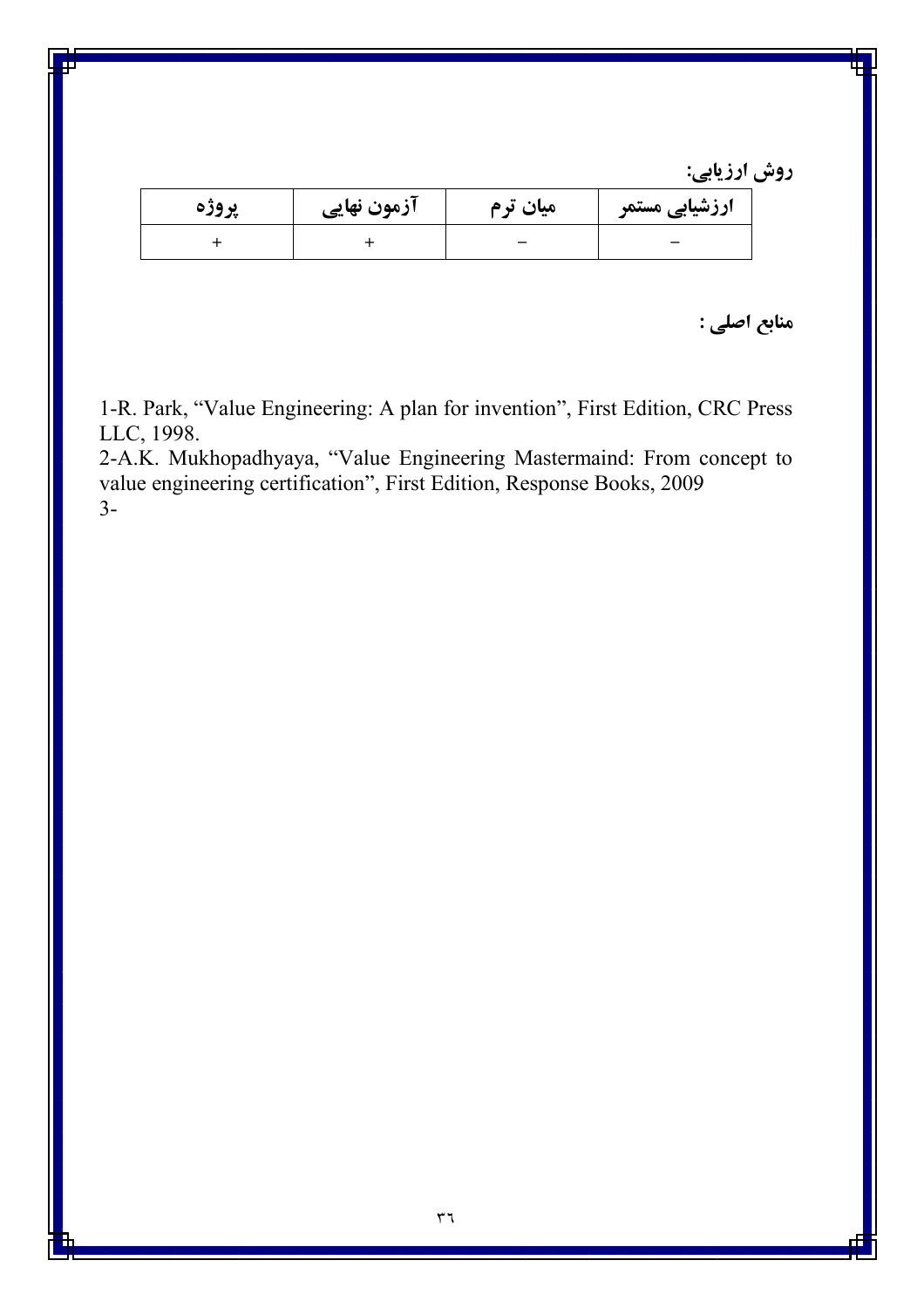



### مهندسی محیط زیست

### **Environmental Engineering**

| تعداد واحد نظري : 3  | نوع درس : اختیاری |
|----------------------|-------------------|
| تعداد واحد عملي : -  |                   |
| مقطع : کارشناسی ارشد | پیشنیاز:   ---    |

### هدف درس:

عبارتست از شناخت کلی موقعیت محیط زیست در ایران ، منطقه و جهان و آشنائی با مدیریت و برنامه ریزی برای حفظ و بهبود كيفيت محيط زيست است.

### رئوس مطالب :

- ۱- کلیات و تعاریف
- ۲- اکولوژی ، اکوسیستم
- ۳- فعالیتهای بشری و آثار آن بر محیط زیست : جمعیت ، صنعتی شدن ، کشاورزی ، توسعه شهرنشینی ، انرژی
- ٤- شناخت كلي از موقعيت محيط زيست در ايران ، منطقه و جهان
	- ٥- سوانح و آثار آن در محیط زیست
	- **٦- عوارض مهم زيست محيطي در منطقه و جهان**
	- ۷- روشهای کاهش و کنترل آلودگیهای زیست محیطی
		- ۸- قوانین و مقرارت محیط زیست
		- ۹- اقتصاد و مدیریت محیط زیست
	- ۱۰- اصول برنامه ریزی و ارزیابی اثرات زیست محیطی

روش ارزيابي:

| پروژه | ازمون نهایی | میان ترم | ارزشیابی مستمر |
|-------|-------------|----------|----------------|
|       |             |          |                |